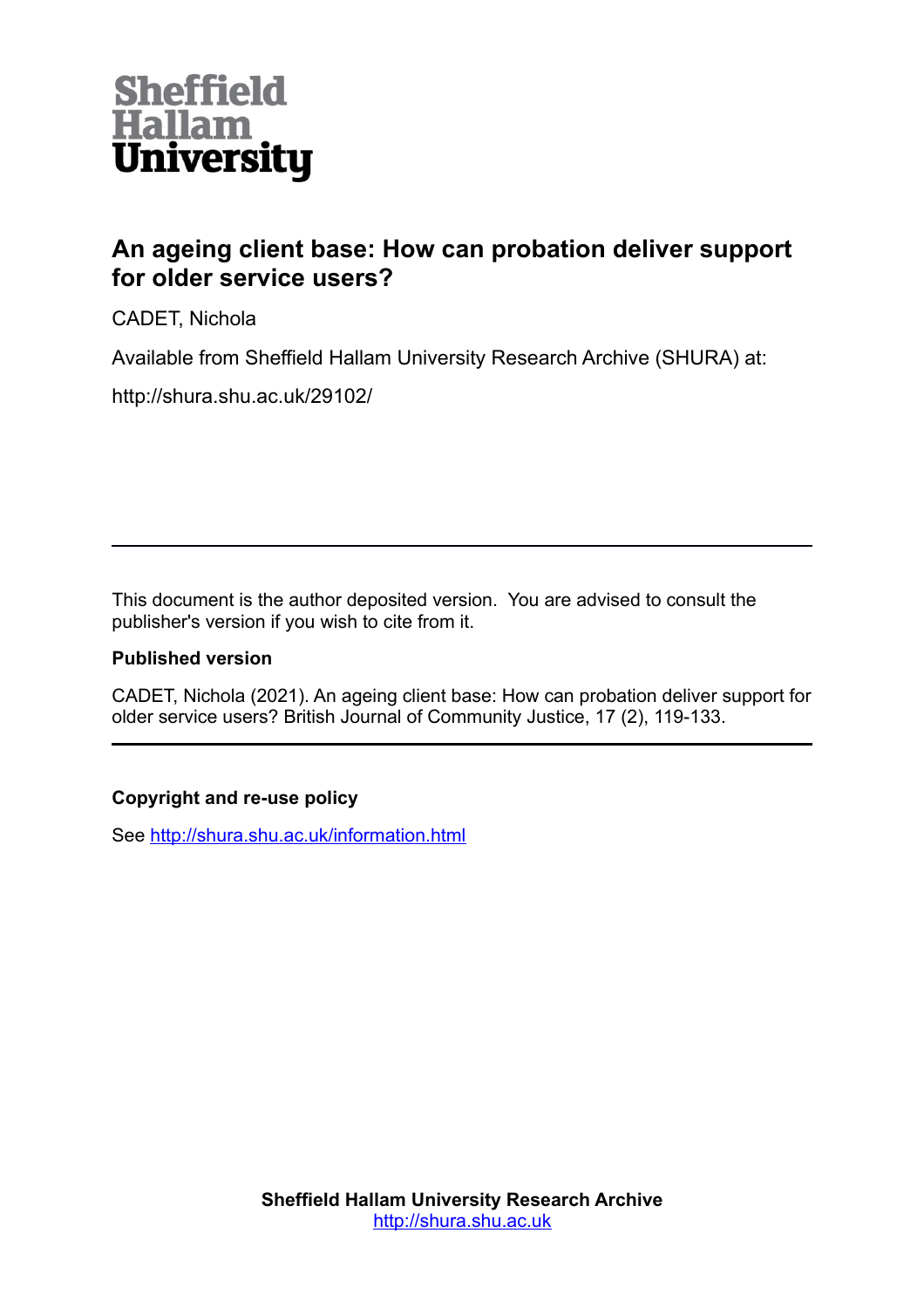British Journal of Community Justice ©2021 Manchester Metropolitan University ISSN 1475-0279 Vol. 17(2) 119–133 <https://doi.org/10.48411/dp4y-f098>

# AN AGEING CLIENT BASE: HOW CAN PROBATION DELIVER SUPPORT FOR OLDER SERVICE USERS?

*Nichola Cadet, Sheffield Hallam University Contact: N.Cadet@shu.ac.uk*

#### *Abstract*

This article explores how the increase of older people on probation caseloads across community orders, suspended sentences and supervision on licence will affect probation practice, alongside an ageing staff population. 'Older' service users are defined as those aged 50 and over, in keeping with the use of this definition by Her Majesty's Prison and Probation Service (HMPPS). The increase in the ageing probation caseload is taking place against a backdrop of an ageing society which also includes probation staff. In probation services the increase is partly exacerbated by the increasing number of over 50s in the prison population, and in changes to legislation under the Offender Rehabilitation Act 2014. Drawing upon research, policy and practice from gerontology, the article identifies some synergies between criminological and gerontological perspectives, including acknowledgement of lived experience and strengths based approaches. However, the article also considers that ageist attitudes within society can lead to double discrimination of those on the caseload, for example, attitudes towards employment for older people. The article considers the extent to which reducing reoffending pathways can support this demographic, alongside consideration of individualised approaches to sentence planning and engagement, requiring both national, and local responses including appropriate training and support for probation staff.

*Keywords:* age ageing older workforce lived experience probation

#### Introduction

Despite an increased focus in older people in some parts of the criminal justice system both in the UK and internationally, e.g. as victims (Policastro and Finn, 2017; Bows, 2017; 2019, HMICFRS, 2019; Brown and Gordon, 2020) and in particular older people being the fastest growing population in the prison system (Ministry of Justice, 2020a) scant attention has been paid within probation services in England and Wales to the different approaches which may need to be undertaken with older offenders either serving a community sentence, or being released from custody. This is despite over 25,000 people aged over 50 forming part of the probation caseload (Cadet, 2020). The increase takes place against a backdrop of a globally ageing population. By 2050, it is projected that there will be two billion people worldwide aged over 50 compared with one billion in 2020 (World Health Organisation (WHO), 2021). In the UK, the population aged over 65 is the fastest growing population. The projections are that by 2050 one in four people will be aged 65 or over, compared with one in five in 2018 (Office for National Statistics (ONS), 2019). In 2019, almost one in every 100 people (0.9%) in the UK were aged 90 years or over (ONS, 2020). This has policy implications for all organisationsfor both their workforce and the recipients of their services.

Reviewing the published articles for the 'towards 2020' special edition of the BJCJ, Oldfield (2016) cautions against practitioners looking for 'easy wins' and the need for new systems to be scrutinised for discrimination. Just as Oldfield criticised probation practice for developing 'colour blind' approaches, and lauded approaches towards meeting the diverse needs of women following the 2007 Corston review, the National Probation *Service* are in similar danger of not meeting the needs of older probation service users by not engaging with older people and their experiences as a matter of course. After more than two decades of researchers, inspectorates and policy campaigners calling for a national strategy for work with older people in prison (Her Majesty's Inspectorate of Prisons, 2004; 2008; Hayes, Burns, Turnbull & Shaw, 2013; House of Commons Justice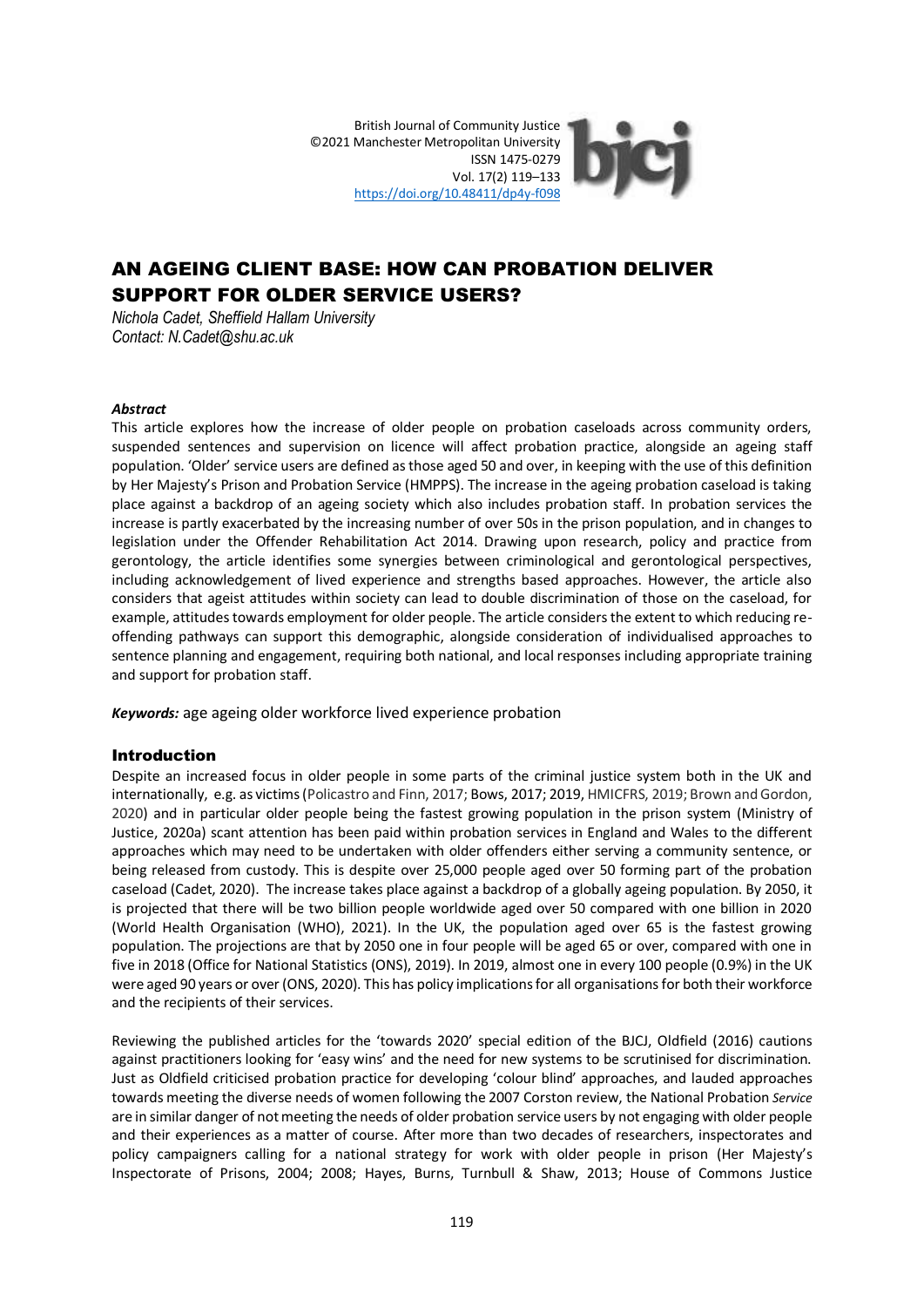to face meetings with a responsible community offender manager.

Release planning and resettlement has received some attention from prison research. This has tended to be from experiences prior to release, which related to anxieties about resettlement for older prisoners. The main issues identified include anxieties about accommodation, social networks, concerns about physical safety for those convicted of sexual offences, and access to healthcare (Maschi et al 2014;Forsyth et al, 2015; Wyse, 2018). Forsyth et al (2015) followed up forty-five ex-prisoners following their release and found that release planning was non-existent, with a lack of tailoring of any pre-release support to the concerns of older prisoners. Although immediate health needs were addressed, in the form of continuity of medication, there were problems with registering with GPs following release. The discontinuity of care also extended to social care, with poor accommodation for those with social care needs, however for those moving to approved premises their prerelease fears were more unfounded than for those not being released to approved premises.

This article will deploy gerontological perspectives alongside core probation practices and interventions to explore the extent to which 'active ageing' (WHO 2002:12) principles can support the development of interventions to meet the needs of older clients. The article will firstly define key concepts. This includes the contested notions of age and ageing within criminal justice settings, and ageism. The challenges of considering bespoke needs among a heterogenous cohort will then be explored, before outlining some gerontological theories which will help to situate ageing within a probation context. The theories will be explored in the context of changing probation delivery, including the reunification of probation and the need for workforce considerations around ageing to be considered within developing workforce strategies for the National Probation Service (NPS). The article will conclude that although ageism is pervasive in society, and that there are challenges in developing age-appropriate interventions for probation, a focus on individual need, strengths and lived experience will all foster improved outcomes for older probation service users in the future. This article thus serves as a useful introduction to concepts relating to gerontology, work with older service users, and will hopefully act as a springboard to further research, partnerships and interventions being developed.

### Defining age and ageism

Age is a protected characteristic under Equality Act 2010,. The legislation covers all ages from young to old, thus, the legislation does define what is meant by 'older age.' As with other protected characteristics, the four main types of age discrimination are direct and indirect discrimination, harassment, and victimisation. (Equality and Human Rights Commission, n.d.)

According to the British Society of Gerontology (2020), age is generally our 'chronological' age. However, as their statistics also remind us, older people are heterogenous population. For example, three hundred thousand people aged over 70 are in paid work, and a further 1.5 million volunteer in their communities. Thus, there is the danger of demarcating interventions on the basis of age, creating binary positions. For example, younger people maybe just as likely to experience loneliness and social isolation as older people with one in ten people aged 16-24 years being often lonely, compared to three per cent of people aged 65 and over (ONS, 2018). However, on their website response to covid-19, the BSG goes on to say:

'Given the diversity of older people, and the considerable social and spatial inequalities that characterise later life, broad-brush policy approaches based solely on chronological age are likely to disproportionately disadvantage some groups. They may also ignore the specific needs of marginalised groups of older people, including those who have particular health conditions, live in long-term care settings, are homeless, or are imprisoned.' (BSG, 2020).

In recognition of the fact that there are a variety of ways of defining ageing, gerontologists often use one of three methods: biological, chronological and functional (De Medeiros, 2017), all of which contribute to age (and ageing) being defined as a social construct (Senior et al, 2013) whereby age dependent events such as state retirement age may intersect with health conditions which may take place at different rates in different contexts. Biological, ageing is a process which moves from growth to decline, and ultimately death; secondly, chronological ageing is an arbitrary number prescribed a social meaning, a 'social or cultural construction, based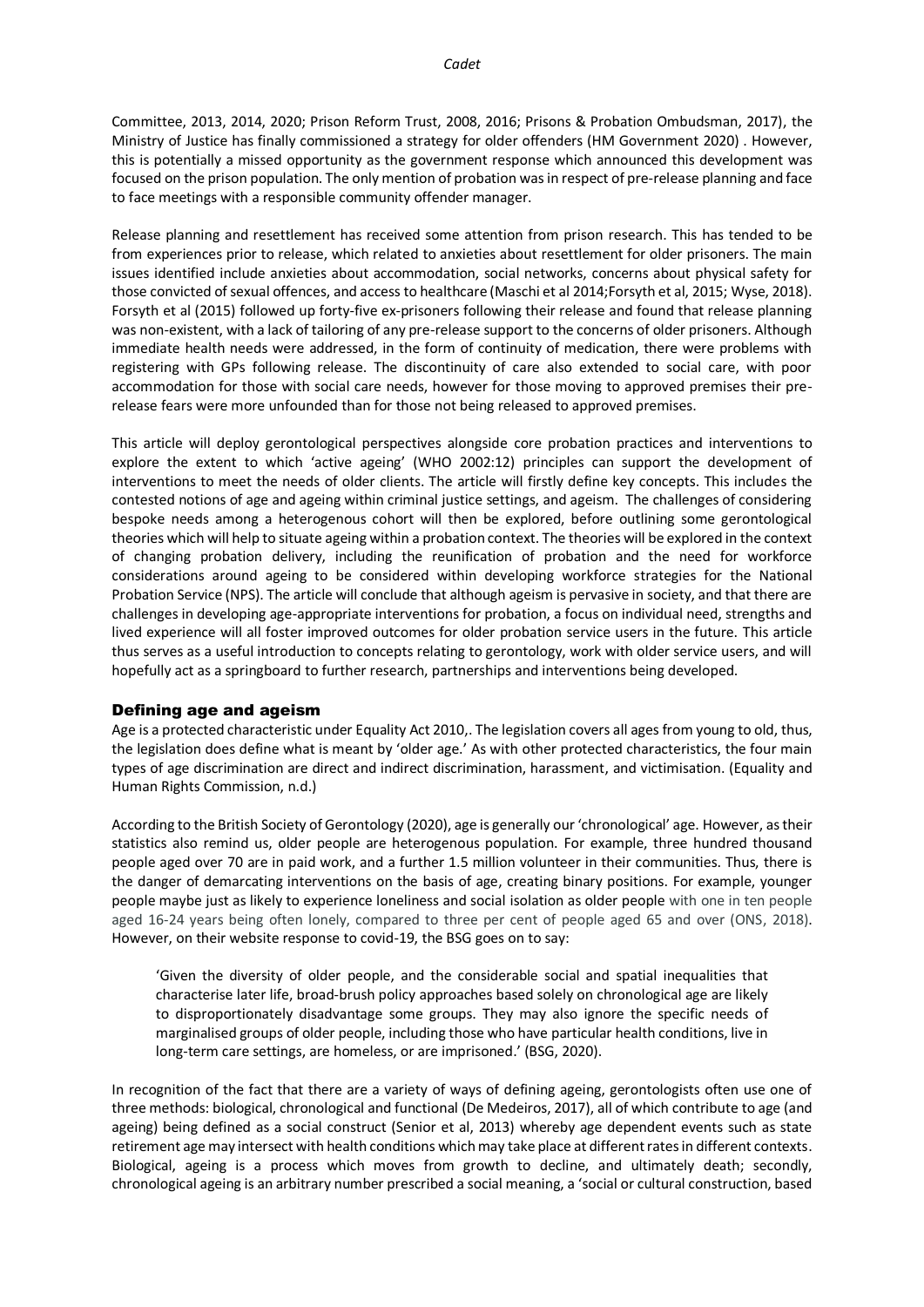on the rules of society, rather than on the individual's ability to perform.' (De Mederios, 2017:6.) Finally, functional age recognises both the effects of ageing, and the fact that this can take place at differing rates. Furthermore, gerontologists have identified a number of possibilities and challenges of approaches which may responsibilise citizens rather than society around the way in which these concepts are manifest. For example, successful ageing strategies (Rowe and Kahn, 1997) has been criticised for the emphasis on the actor who may not have control over the health outcomes which are contingent upon their interactions with other aspects of intersectionality (e.g. gender, race), class, income and genetics. Consequently, the World Health Organisation coined the term 'active ageing,' a term which can be used at individual, population and societal level. They define active ageing as 'the process of optimising opportunities for health, participation and security in order to enhance quality of life as people age' (WHO 2002:12).

Extending the WHO framework, Bowling (2008) identified the constituents of active ageing as including physical health and functioning; leisure; social contacts, mental activities; access to services and support; psychological resources; outlook and financial circumstances; productivity, empowerment, dignity, human rights and an enabling environment.

The WHO (2021) identifies three empirically tested theories for ageism. Terror management theories relate to individual fears about mortality and death, and that these fears manifest in the form of stereotypes, prejudice and discrimination against older people. Intergroup threat theory relates to the perception of 'in-groups' and 'out-groups' particularly where there are threats, perceived or otherwise, to power and resources. Inter-group perspectives are seen as a way to combat this. The final theory, stereotype embodiment theory posits that stigmatised groups assimilate stereotypes which leads to negative self-perceptions. Such stereotypes have been seen to be internalised from a young age, often operate unconsciously, yet become more manifest as particular milestones are approached. All three theories could have resonance with probation practice in terms of how staff and service users perceive and interact with notions associated with age and ageing. In the 2021 global report on ageism, the WHO states:

'Ageism arises when age is used to categorize and divide people in ways that lead to harm, disadvantage and injustice and erode solidarity across generations. Ageism takes on different forms across the life course' (p.15).

Furthermore, the World Health Organisation (2021:9) cites that 'ageism involves bias against a moving target' given the changing social and political contexts within which ageing takes place. Indeed, as Mann (2012) identifies in the context of older prisoners, each generation's life-course and frame of references changes. Thus, Crawley's (2005) work which identified coping mechanisms for older prisoners, may not be the same for the next generations of ageing people. For example, Crawley's participants cited the deprivations of post-second world war Britain and had experience of National Service. However, this also outlines the multiple generations which fall under 'older', given that older people in the criminal justice system are defined as 50, yet the data analysis of probation caseloads identified thirty seven service users on licence being aged over 90 (Cadet, 2020). This has led to distinctions in gerontological research between 'old' and 'elderly', which are also sometimes referred to in terms of 'maturity' around age 60, whereby people may still have high function and independence compared with entering 'old age' around 80, where there is often a decline in health and functioning, and greater dependence on others. These two phases have also been referred to as the 'third' and 'fourth' age, in a bid to move away from numerical definitions of ageing (Gileard and Higgs, 2013:368).

This heterogeneity is often used as a rationale for government policy inaction (House of Commons, 2013), despite strategies being developed for service users with other diverse protected characteristics, such as gender (Ministry of Justice, 2018). Additionally, issues relating to health, social functioning, and access to the labour market and family relationships are all exacerbated by ageing, and arguably ageism, and are important factors for people involved in the criminal justice system. Just as with other protected characteristics, there are dangers of 'whataboutery' in that many of these issues also affect younger probation clients, and an important need to consider intersectionality, not least to ensure that the needs of people with protected characteristics are not pitched against each other in a zero-sum game. Research has demonstrated that measures to improve equality have outcomes beyond specific populations (ECHR, 2020).

The United Nations decade of Healthy Ageing 2021-2030 website identifies a number of enablers including voice and engagement – seeing service users as agents of change as well as service beneficiaries. Central to this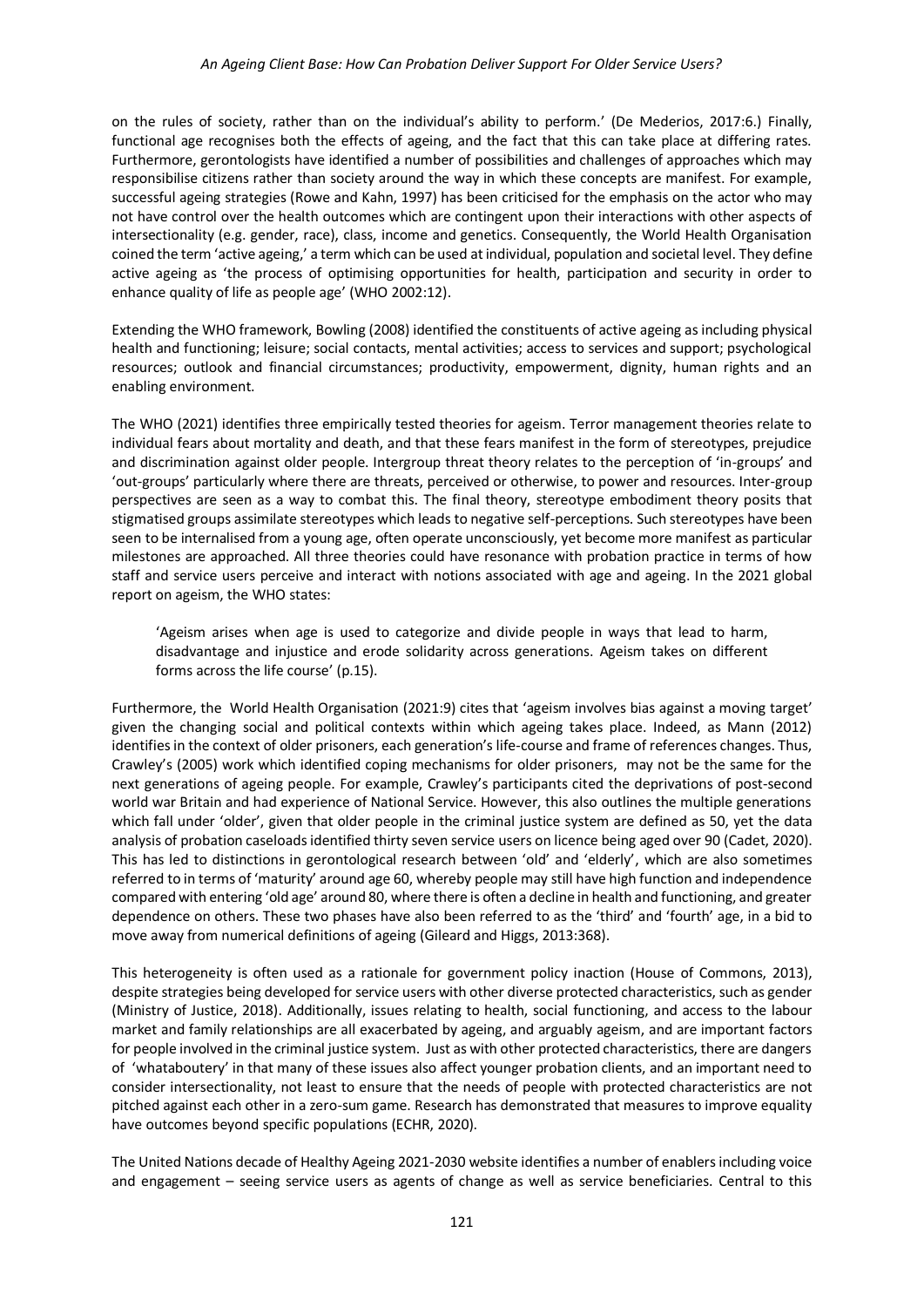approach is an appreciation of 'their inherent dignity and individual autonomy respected and their human right to participate fully in their societies promoted and protected.' This is complemented by leadership and capacity building which also includes connecting stakeholders and strengthening research, data and innovation. These appear to be suitable themes to address issues relating to age and ageing in probation practice and are perfectly timed to coincide with probation's re-unification.

#### Defining ageing in the criminal justice context

Despite gerontology having a rich history of longitudinal studies, the English longitudinal study of ageing (Banks et al, 2019) makes no reference to any interactions with the criminal justice system, whether as a victim or offender, which immediately poses an important policy gap as questions are not being asked, let alone answered about older people's experiences with the criminal justice system.

Despite the relative invisibility of criminal justice issues in gerontological research, ageing in the criminal justice system is becoming a more pressing issue. Codd (2020) identifies that older people in the criminal justice system

'carry multiple marginalised identities linked to poverty, mental health, race and ethnicity, sexuality, illness and disability, and offence type. In developing further research, policy and practice it is important to recognise and unpack diversity within and between older people, and not to assume homogeneity on the basis of age. Ageing intersects with other factors including ethnicity, gender, sexuality, and socio-economic status, although the nuances of how these factors influence experiences of imprisonment and release from prison are under-researched' (Codd 2020:10).

Debates abound regarding how to define 'older' in both gerontological and penological literature. HMPPS defines 50 as 'older' in the context of people in prison. The rationale for this being that evidence shows that both the cumulative life experiences prior to prison for many prisoners, alongside the prison environment, means that people age ten years faster than their counterparts in the community (Loeb, Steffenseimer & Myco, 2007; NACRO, 2009; Maschi et al, 2011). Initially, there was a direction of travel towards using age 55. This benchmarked 65, the English and Welsh state retirement age. Further research identified that there was little physiological difference between those aged 55 and 50, and thus, 50 is increasingly used (Hayes et al, 2012) not least to aid statistical reporting and consistency (Wangmo et al, 2016). The variety in definition of 'older' across international settings and institutions also demonstrates that age is a social construct, and that experiences relating to ageing and ageism may differ. Regardless of how age and ageing are defined, there are common issues relating to how ageism may be manifest. For examples, perceptions about abilities to enter, and stay in the labour market, and access to health and social care for those with chronic health conditions. Within probation settings, there is no current statistical reporting nor requirements around age and need. Indeed, unlike regular data relating to the prison population, the author had to submit a freedom of information request to the Ministry of Justice to identify the number of older people on probation caseloads (Cadet, 2020).

Within inspection regimes, Her Majesty's Inspectorate of Prisons (2017) include age within their expectations, following a number of thematic inspections where the overarching conclusion, and the title of their 2004 inspection report being 'No problems: old and quiet.' (2004). There is no such similar approach for the probation inspectorate. This also means that there is less emphasis placed on the issue within probation settings. Despite a 'children first' approach being advocated in youth justice settings (Haines and Case, 2018), and a greater emphasis on the need to consider transitions into adult probation settings, a similar approach has not been advocated at the other side of the spectrum, despite a long history of probation considering the processes by which people may 'age out of crime'. (Hampson, 2018). This begs the question of what needs to happen to those who have not aged out of crime, or who find themselves involved in the criminal justice system for the first time later in life?

Cadet (2020) identified that during 2018/2019, 14% (n=26830) of probation caseloads were people aged over 50. This has implications for the delivery of all probation activities, from pre-sentence report to resettlement, particularly as the data also depicted a greater proportion of older service users experiencing post-release supervision than older people in prison. This article therefore uses points in probation interactions to consider the efficacy of current support for older probationers, framed using the World Health Organisation 'healthy ageing' approach.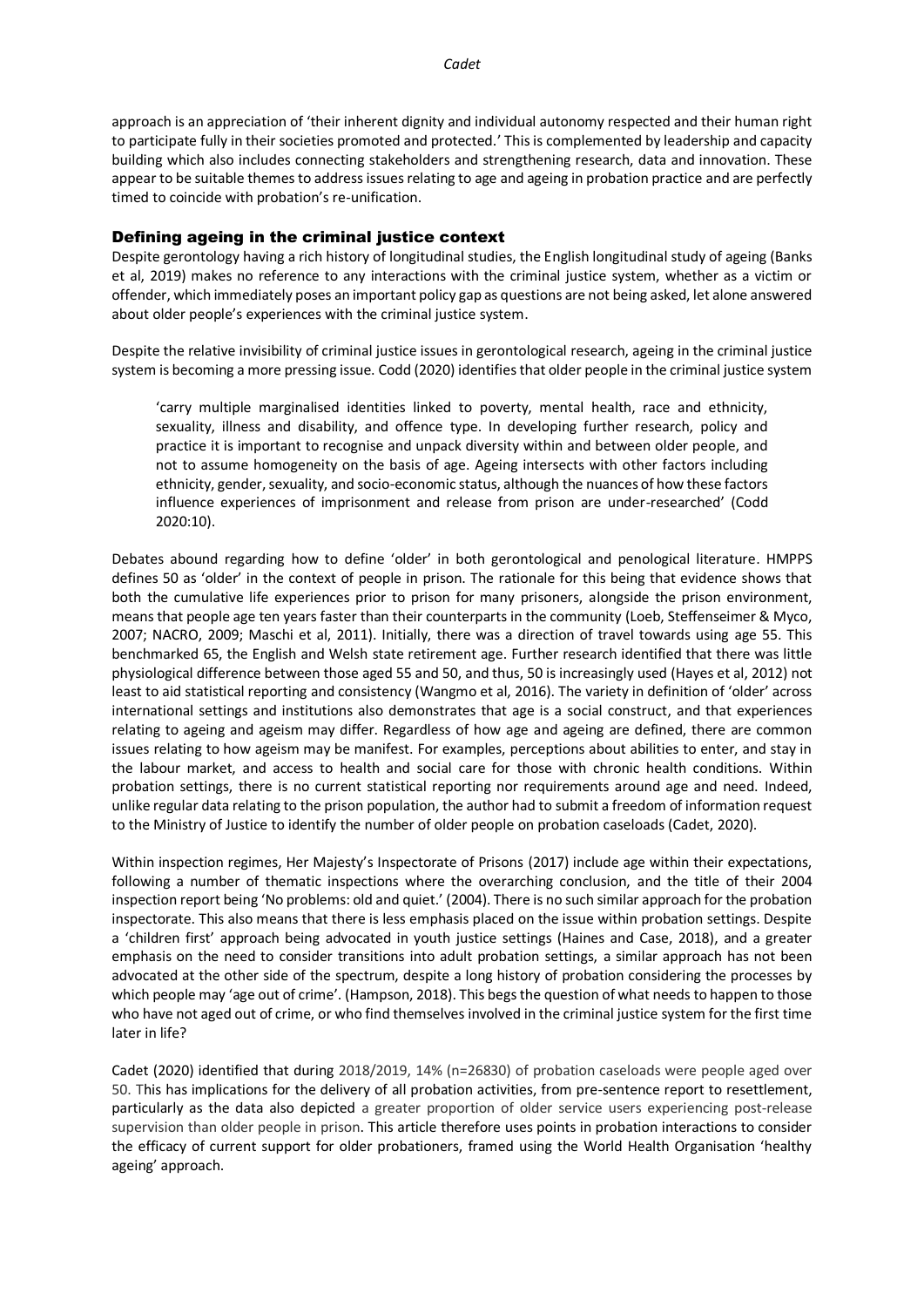## Issues relating to age and ageing in Her Majesty's Prison and Probation Service workforce

A further area for consideration is that of age and ageing within the workforce. Our ageing society has implications for workloads, retirement age, caring responsibilities, and succession planning for the 'sandwich generation' (de Medeiros, 2017) where staff care for both children and their ageing family members, while also possibly grappling with issues relating to their own ageing too.

A Government commissioned foresight report into the impact of an ageing population (Government Office for Science, 2016) recognised that as a consequence of the rise in the state pension age, and the increased ageing population, particularly as the 'baby boomers' meet the older age threshold, considerations around learning and training will increase. Tuckett and McAuley (2005, cited in Government Office for Science, 2016:43) also identified that participation in lifelong learning facilitates making informed choices, especially during periods of 'crisis and transition.' This has particular contemporary resonance for changes to the probation workforce.

HMPPS has an ageing workforce. 2019/20 equalities data (Ministry of Justice, 2020b) showed that the 50-59 age group had the largest proportion of staff. Over one in four staff were aged within that bracket (n=14175), and that this proportion had increased since the last report. The same report also showed that appraisal outcomes were worse for those aged over 60, including fewer staff aged over 60 receiving outstanding appraisal ratings. Staff aged over 60 were also the least likely to receive bonus payments. The rate of grievances also increased with age - 1 percent for staff aged under 30 compared with 2 percent 100 staff for staff aged over 60. These findings point towards a need to consider staff experiences around age and ageism in the NPS workplace and how this could also translate into discriminatory practice when working with older clients.

The HMPPS equality strategy also fails to consider age, despite the interactions of age, length of service and succession planning. Additionally, an ageing population also means that staff are more likely to have caring responsibilities for parents, in addition to age-related conditions associated with biological age. Her Majesty's Inspectorate of Probation's (2021) thematic report around race equality is a welcome example of hearing firsthand about the lived experiences of both staff and service users. Such an approach to considering ageing, and by extension, ageism would be a welcome development, not least as the HMPPS data do not include staff who have been employed by CRCs. Research specifically relating to NPS staff would aid in establishing the extent to which differential outcomes are manifest, possible explanations for disparities, and measures to tackle ageist practices which result in ageist outcomes.

The ACAS guide to employer obligations (ACAS, n.d.) includes taking action where staff make ageist remarks; reduce age discrimination in recruitment and performance processes, including making assumptions about capability and behaviours on the basis of age; base pay and benefits on the job and skills rather than age; ensure accessibility of training for staff of all ages; and ensure policies do not cause indirect discrimination. As policy harmonisation takes place through the reunification of probation, this is an ideal opportunity to ensure that policies are not directly or indirectly ageist in the probation workforce. Issues relating to indirect discrimination relate as much to the client group as it does to staff. For example, as seen in prison literature, activities and interventions which are ostensibly available to all, but 'defacto they cannot access.' (Crawley, 2005:356).

#### The potential interactions between gerontology and probation practice

In addition to the policy areas identified above spearheaded by the World Health Organisation this next section identifies a number of theoretical developments within gerontology over the past twenty years. A short article cannot give justice to the range and depth of research undertaken in these fields, however the overview is intended to identify elements of probation practice which may have resonance with these perspectives. Many of these ideas will be familiar to probation practitioners and researchers alike. This means that there are potential benefits to a more in-depth exploration of these approaches and application to probation contexts.

Life course perspectives, alongside narrative gerontology (Becker, 1997, Settersten, 1999) aid to shape the generation of knowledge from lived experience of service users as they age. Of course, the orienting frame by which service users are asked about their experiences is vital. A one-off assessment interview will not garner the same insight as an on-going dialogue where service users are invested in the outcomes of those discussions. As with any interview process, principles of reflexivity require that the interviewee considers whether the 'stories people tell about themselves' are as much a recounting of their experience or a moderated version of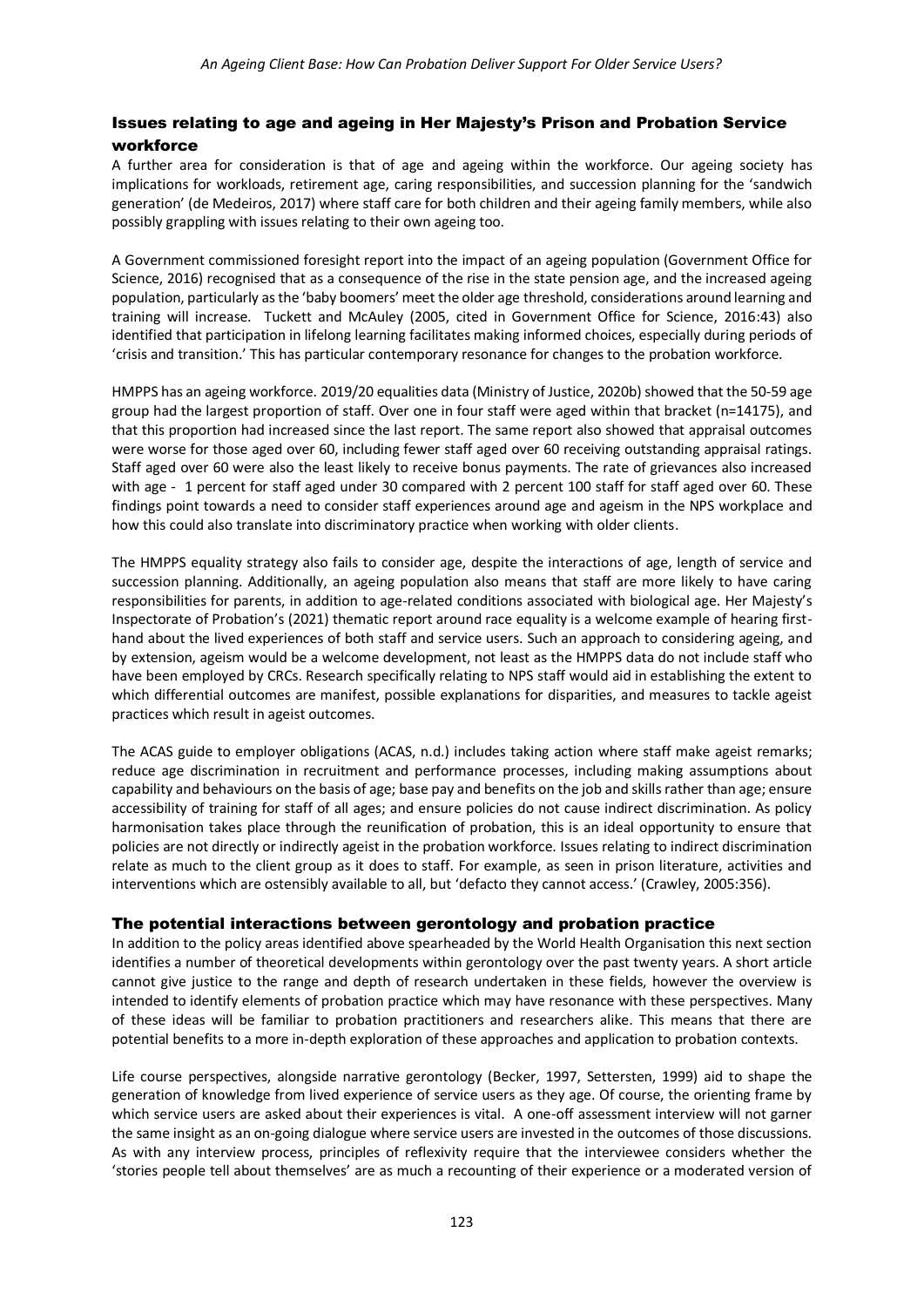events based on how the questions were posed and what the expectations of those posing the questions are. Within the development of narrative criminology, Maruna and Liem (2020:3) professes a 'clarion call for criminology to take stories seriously in our study of human lives,' and by doing so, 'the story becomes interesting therefore not because of what truths it can tell us about a person's past but rather what it might say about the person's future' and is thus vital in the development of desistance perspectives. Methodologies such as life history calendars, life story interviews, documentary analysis and ethnographic approaches have synergies in both criminological and gerontological research. Similar approaches outlined in the photovoice project (Fitzgibbon, 2016) is another perspective which can draw upon the creativity of service users to adopt 'whole person' approaches.

Within gerontology, life course perspectives have moved on from the original work of Elder (1975) which tended to focus more on individualised perspectives. Increasingly, interactions with social networks – friends and families, and social contexts – institutions and social conventions are key to exploring lifecourse perspectives (Komp and Johansson, 2016). These facilitate the consideration of cumulative disadvantage, alongside cumulative inequality. Bartley et al (1997, in Blane 2006), also highlights the significance of life-course perspectives on the nature of transitions, in that the accumulative nature of each transition influences the extent to which future transitions results in unfavourable outcomes. Therefore it is not the fact that a specific issue exists which affects an individual, but the building up of that disadvantage or inequality over a period of time, often decades, means that older people from poorer backgrounds may find themselves at a disadvantage as they age. This is also important for probation service users, given the range of social exclusion that they face. (Social Exclusion Unit, 2002). The social exclusion faced by people in the criminal justice system are the same issues that disproportionately face older people in society.

Generativity is identified as an important concept for older people as they age, (Erikson and Erikson, 1997) which of course forms a component of the Good Lives Model (Ward and Brown, 2004). This is important because this helps people to lessen anxieties about their future by recognising the meaning that their life can, and does, have. Therefore, probation practices which are aligned with the good lives model will find that there are possibilities for applying the principles to an older cohort too.

More recently, there has been an attempt to re-frame 'successful ageing' for older people in prison through processes of empowerment and meaning. (Avieli, 2021). This may also relate to opportunities in probation settings to work effectively with people. For example, participants seeing opportunities to act as mentors to younger prisoners, acting as role models and mastery of new skills, including learning to cook and opportunities to undertake creative hobbies.

As cautioned throughout this article, although there are dangers in homogenising the experiences of older people, nonetheless, there are 'pains of probation' (Durnescu, 2010) practice which may affect older service users disproportionately and it is important not to make assumptions (positively or negatively) on the basis of age. Of course, it is vital to reiterate the intersections of age and race, gender, ableism, and sexuality<sup>1</sup>, all of which are beyond the scope of this article but are worthy of future investigation. Research has also shown that ageism is more pervasive across Europe than racism or sexism (Ayalon, 2014).Therefore, it is important that the experiences, both as a service user and as an older citizen are factored into service design and delivery.

#### **Exploring probation reunification and a focus on age**

**T**he nature of probation delivery has adapted. During the 1990's there was a reconfiguration of probation in terms of community justice, defined by Canton (2011:192) as

'a framework within which a number of other concepts may be located social inclusion, reintegration, restorative justice, belief in the possibility of change, the role of social capital in desistance that constitutes many of the values of probation'.

As Senior (2013) attests, the somewhat faltering orientation towards community justice included movements towards multi-agency working, victim work, restorative justice and reparation. Senior branded developments as more of a community liaison role than community engagement.

<sup>1</sup> See WHO (2021) Global Report on Ageism for an overview.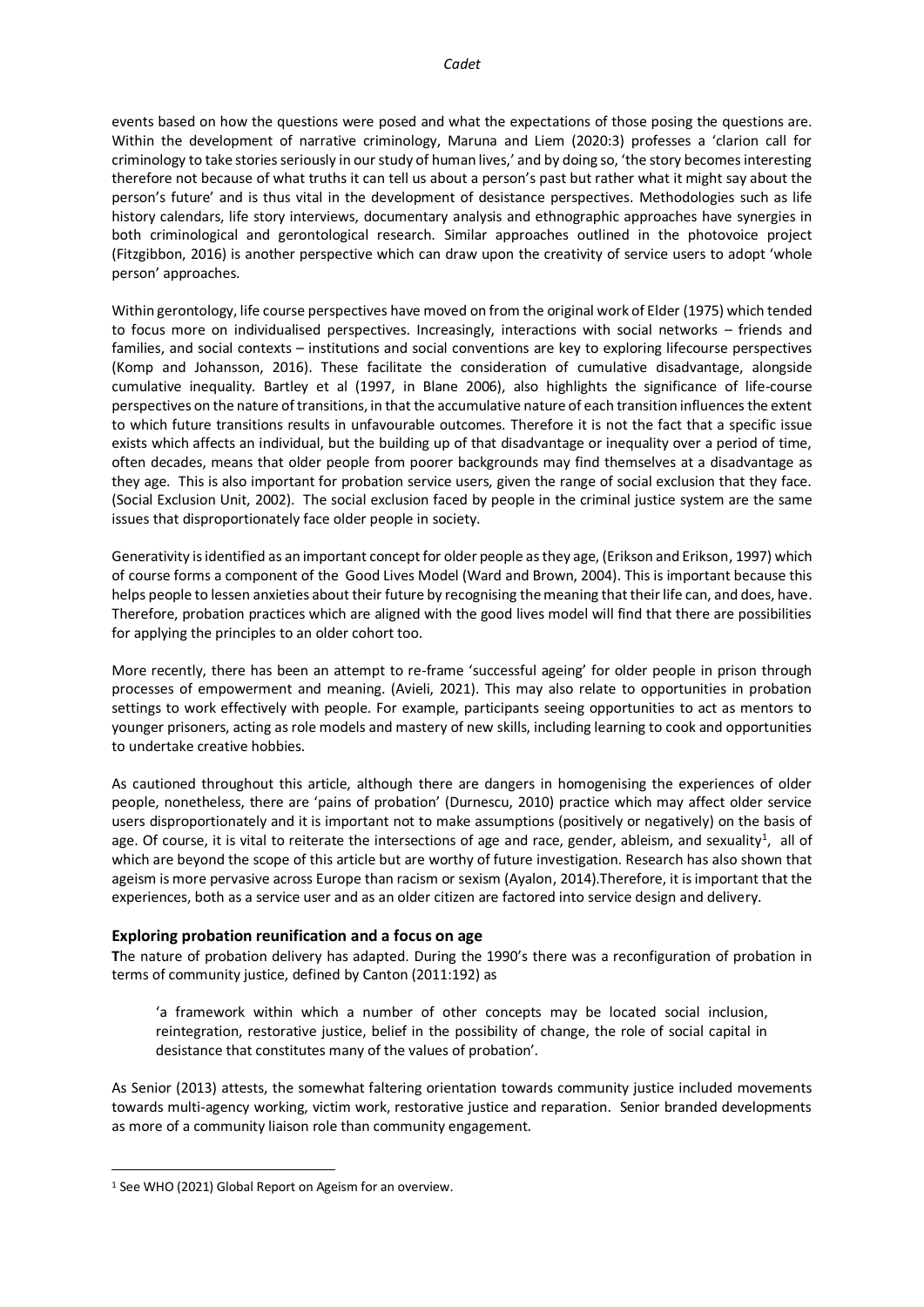#### *An Ageing Client Base: How Can Probation Deliver Support For Older Service Users?*

Gerontological research and policy fields surrounding age and ageing, (e.g. age-friendly cities), and criminal justice perspectives (e.g. around older prisoners) have evolved largely separately (Codd, 2020). This is important, as probation services have historically been rooted in their community contexts. As Bottoms (2008) identified, the development of civil renewal via community engagement models took place at the very point at which there was retrenchment of probation officers from the communities they serve. This despite community links forged by offenders being seen to be worthwhile, entailing feelings of legitimacy and reciprocity. Codd's (2020:1) research outlines possibilities associated with prisons and this agenda whereby age friendly cities 'are promoted as spaces, places, and communities where people of all ages are valued, engaged, and facilitated to live active lives.' Thus, this should encapsulate the experiences of all older citizens, including those involved in the criminal justice system. This paper argues that the discussion should be extended beyond prisons to include probation settings and service users to ensure that indirect discrimination does not emanate from decisions around the location of probation services for older service users, alongside opportunities to consider how to create opportunities for social participation, respect and social inclusion, two of the domains of an age-friendly city (WHO, 2007). Community reintegration, a vital component of desistance, will therefore be difficult to achieve if older service users feel disenfranchised from both their community contexts and the sites where probation interventions take place.

Over the last decade in particular, arguably accelerated by Transforming Rehabilitation, the physical location and architecture of probation space has been as much influenced by marketisation of criminal justice as a commitment to the local communities within which service users reside, despite probation always being delivered at a community level (Senior et al, 2016). One response to this issue has been the development of community hubs. As Phillips et al (2020: 265) argue, community hubs 'enable people subject to probation supervision to benefit from a multi-agency approach while meeting the requirements of their court order or licence.' Furthermore, they outline that a community hub approach has the potential to extend beyond the actual court order or licence, promoting desistance. Establishing community hubs may aid with ameliorating some of the pains of probation associated with the time and expense of travelling to probation premises (Durnescu, 2010). This also has resonance with gerontological research which identifies the importance of autonomy and independence, and the need for older people, many of whom are living alone, to remain living independently in their communities. (Olsberg and Winters, 2005).

Senior et al (2016) identified a number of dimensions for probation practice, all of which interact with issues relating to age and criminal justice: probation workers delivering corrections; voluntary sector agencies supporting a range of needs, both criminogenic and non-criminogenic and facilitating community engagement; and public health functions, usually in the guise of drug and alcohol treatment. Within the Target Operating Model (HMPPS, 2021) for probation services, references to diversity are couched within the context of race, ethnicity, gender and younger adults, with no mention of the needs of older clients. However, the model does outline standards of excellence for service user involvement and engagement which state that service users should be involved in key stages of service design, development and delivery. Therefore, there is scope within a regionally managed structure, for the needs of older service users to be identified and met through co-design and ongoing consultation. However, without formal performance measures relating to age, it is likely that these needs will not be prioritised. A useful starting point for this work is Weaver *et al's* (2019) guide to service user involvement in community justice, which outlines six principles for informing co-productive policies, all mapping onto the experiences and strengths of older clients: an asset based approach; building on capabilities; reciprocity and mutuality; peer support; blurring distinctions between professionals and recipients and facilitating, rather than delivering. The results of which have been found to support desistance; promote citizenship and increases compliance and legitimacy.

As probation moves towards a single service, a system to rectify the under-representation of voluntary and community sector organisations through Transforming Rehabilitation (Her Majesty's Inspectorate of Probation, 2018) has been implemented. Through the 'dynamic purchasing system' local, regional and national organisations have been invited onto a framework to deliver future interventions and services for probation clients. However, this was a missed opportunity to consider age in the dynamic purchasing framework agreement. The emphasis within the framework is on specific criminogenic need, e.g. accommodation, finance, employment, training and education, dependency and recovery, families, lifestyles and associates. Additional, cohort based interventions can be procured, but these are based on gender, 'black, asian, minority ethnic' cohorts, and young adults. There is no such focus at the other side of the age spectrum. This is important, as there are a number of voluntary sector organisations (e.g. RECOOP, Help the Aged, NACRO and the Safer Living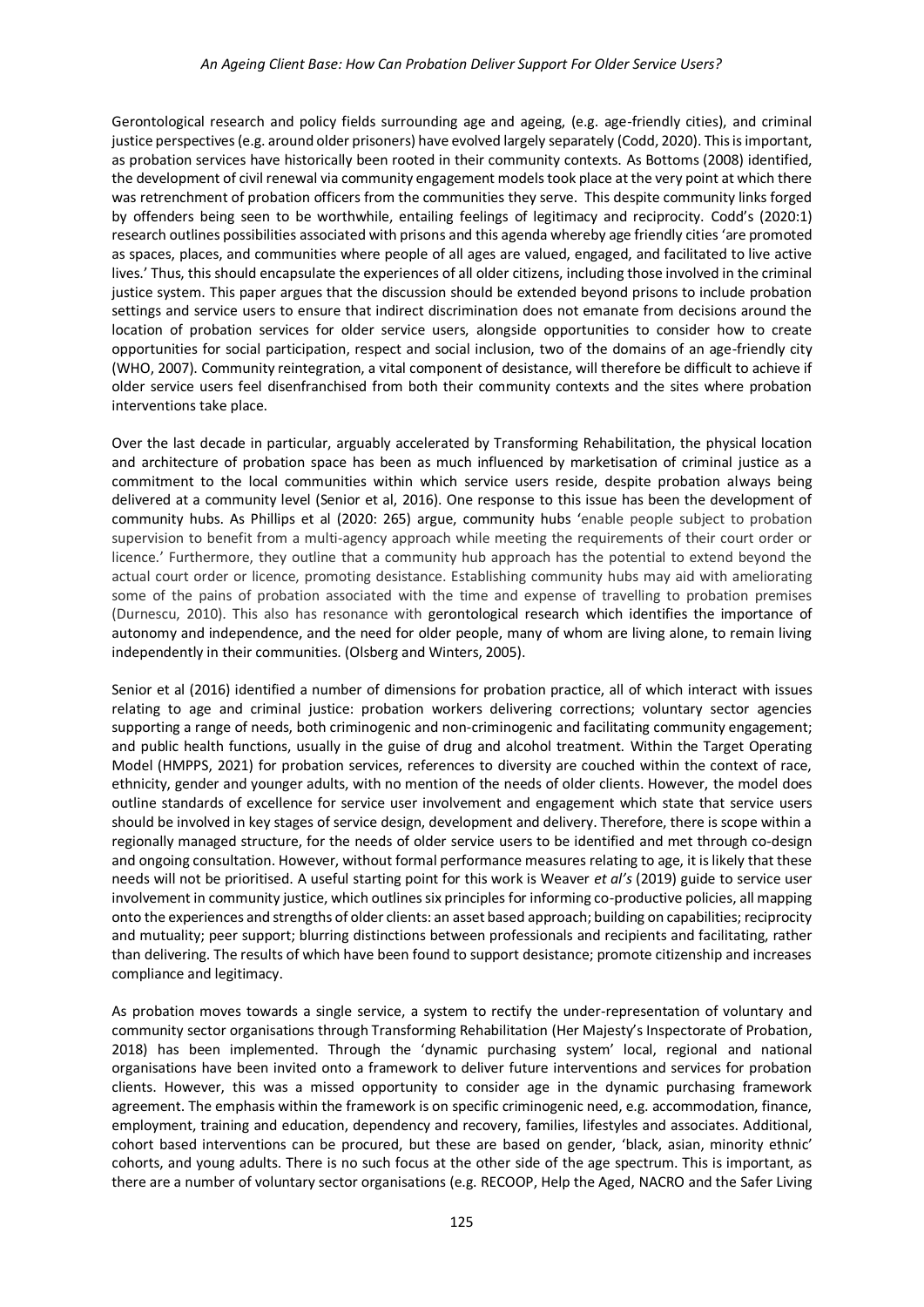Foundation) who have all worked with service users in prison contexts and could support service users either on release from prison and/or serving community sentences. However, as Tomczak and Thompson (2019) identify in the context of penal voluntary sector organisations (i.e. organisations whose principal purpose is working with service users in the criminal justice system), it is important to identify potential exclusionary processes, particularly around control and the capacity for the carceral net to be expanded. However, as Clinks (2019:21) note, for commissioners across health and justice, "good outcomes for this group are wider than reducing reoffending and should also focus upon health and wellbeing, dignity and end of life care." This means that there should be commitment to local investment in organisations whose work may transcend traditional commissioning boundaries, to ensure that the flexibility of voluntary sector organisations is maximised.

#### Delivering interventions with older clients

At an interventions level, there are a number of factors which need to be taken into account for older service users. On the one hand, age is considered to be a static risk factor in terms of chronological age, however the ageing processes, and individual and societal attitudes towards age and ageing may mean that age should be considered as a dynamic risk factor as a person progresses through their engagement with the NPS. As has been seen with the sentencing of women (Heidensohn and Silvestri 2012) there is also the danger that the tropes associated with ageing means that older people who do not fit the stereotypical view of an older person could be subject to harsher sentencing practices. Of course the opposite is also true. Age is a mitigating factor at sentence, (Sentencing Council, 2021) where age has affected the responsibility of the individual defendant (this could be the case where there is evidence of cognitive decline, for example).

Wong and Horan (2021:7) argues that 'the integration of strengths-based approaches with empirically evidenced RNR principles has a theoretical base and offers a way of achieving better rehabilitative outcomes for people with convictions'. They explore the feasibility of integrating risk, needs, responsivity models with good lives model and desistance perspectives, while cautioning against dilution. Within probation settings, there will be diverse experiences of probation and the criminal justice system among older service users. As demarcated in prison environments, there may be a need to segment older populations based on their experiences. (Wahidin, 2006). There will be 'neophyte' first time older offenders, who may well not have experienced the same cumulative disadvantage of repeat offenders who have aged through the system. They may well be more educated, have a lengthy career history and could also be in better health than their recividist counterparts. For such people, issues may arise in terms of legitimacy for that individual, and substantive compliance, as research around older prisoners has shown neutralisation techniques being deployed in their engagement with programmes (Mann, 2012) and cognitive distortions (Blagden and Pemberton, 2010). Furthermore, despite age being a consistent variable explored around desistance processes Sampson and Laub, 1993, Maruna, 2001), relatively little attention has been paid on the meaning ascribed to individuals as they age through the criminal justice process. Sparks and Day (2016) identified a number of themes relating to the embodiment of age, including notions of ambiguity, with participants stating that their maturational age was lower than their chronological age, partly due to the notion of 'time standing still' while serving custodial sentences, and partially due to the distortions of time due to substance use. Participants also identified crime as a 'young person's game' and the weariness associated with criminal careers, particularly as they were surrounded by younger people in the context of street crime. These are important processes as they may contribute to motivations to change behaviour, as part of a process of 'winding down', which could serve as a useful 'hook for change' (Giordano *et al* 2002:12).

#### Addressing criminogenic needs with older clients

Equally, there will be older service users whose cumulative disadvantages throughout their life course means that they are not 'ageing well.' Their experiences may be bound in poor mental and physical health, precarious financial situations and unstable accommodation, which will continue to shape their health and wellbeing as they age (Falkingham et al, 2020). According to the Centre for Ageing Better (2020:5), more than two million people aged 55 or over are living in accommodation that 'endangers their health or wellbeing.' These factors have also been seen to influence the increased risk of both depression and suicide risk which increase with age (Falkingham et al, 2019).

A further association with depression is substance misuse. The generation of drug users first introduced to heroin as teenagers and young adults in the nineteen eighties are now in their fifties and sixties. As Moxon and Waters (2016) identify, the same issues around 'ageing out' of crime were deemed to apply to those using drugs,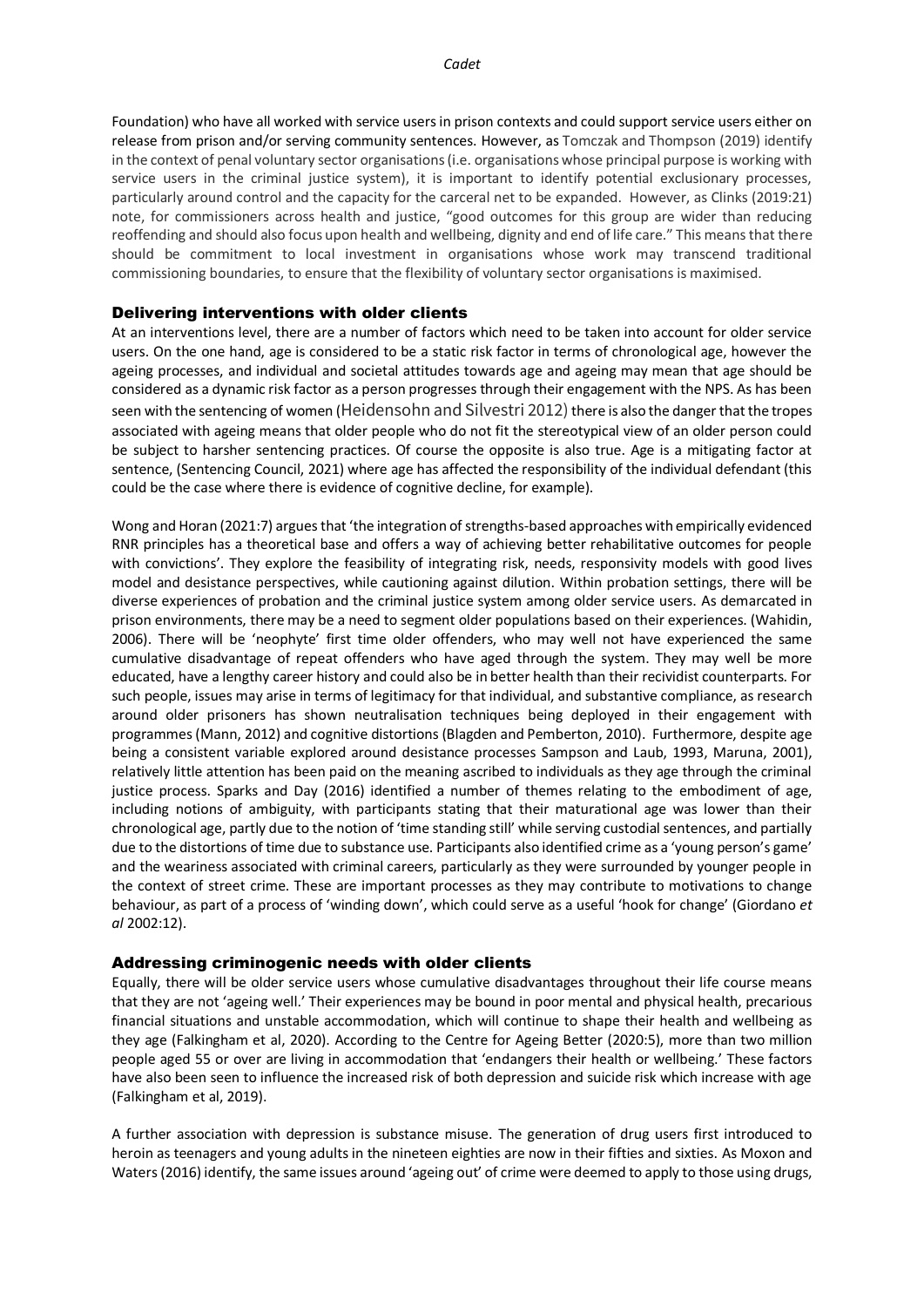and therefore there was little focus on the experiences of older drug users. They also cite Home Office data from 2015 which notes a statistically significant increase in the proportion of adults aged between 45-54 who used class A drugs in the previous year. For those accessing treatment for substance misuse issues, more than half of those in treatment were aged over 40 (54%). For those using heroin, 69% said they first used heroin before 2001. (Public Health England 2019). Alcohol issues among older adults are also increasing; the average age of people in treatment for alcohol issues is 46 (Public Health England 2019). Despite this, older adults are less likely to be able to access residential treatment due to arbitrary age criteria (Drink Wise, Age Well, 2017).

Although health is included as a measure in OASys, the health needs of probation clients per se are not embedded within probation practice (Brooker, 2015). This may result in further unmet needs of older clients, which may also have an impact on their ability to comply with their sentence plan or licence conditions, particularly if they are faced with physical health conditions which includes long-term conditions (such as diabetes, asthma, heart disease), frailty, malnutrition, and dementia (Association of Directors of Public Health 2019).

Older service users are likely to face double discrimination in the employment market, due to a criminal record and discrimination in the labour market. The Centre for Ageing Better (2020:12) identified that this has also been exacerbated by the pandemic.

'Prior to COVID-19, there were nearly 800,000 people aged 50-64 who were out of work, but wanted a job. They were kept out of the job market by a range of barriers – ageism in recruitment, lack of flexibility, insufficient support for their health conditions and managing caring responsibilities – but there were at least jobs to be filled.'

Furthermore, state retirement ages, alongside difficulties in accessing a full state pensions for people who have been in prison due to a lack of national insurance contributions (Unlock n.d.) means that the poverty experienced by many older people is likely to be even worse for those involved in the criminal justice system. Opportunities for volunteering may be restricted by their criminal record, and for those convicted of sex offences, informal care giving for grandchildren may be proscribed. Therefore, exploring creative opportunities for social participation, which have been shown to increase social capital, quality of life outcomes, connectedness and lessen social exclusion (Poulsen et al 2011; Buffel et al 2013; Goll et al, 2015) may form an important part of a probation officer's toolkit when working with older service users.

Accommodation is an issue facing many people as they leave prison, however there are particular issues for older ex-prisoners compared with their younger counterparts. As Codd (2020) highlights in the context of exprisoners, pertinent issues for older people around accessing accommodation includes the possibilities of changing relationships as partners age (and possibly die) alongside children having grown up and left home for those serving longer sentences. About a third of men aged 80 and over are single, divorced or widowed, but this is the case for 70 per cent of women in this age group (British Society of Gerontology 2020).

Despite an assumption that older ex-offenders being released from prison will be sex offenders, the majority of older prisoners have not been convicted of a sex offence. However sex offences do constitute the largest proportion of offences at 45 percent. Twenty five percent have been convicted of violence against the person offences, and the third highest category is drugs offences. (House of Lords, 2020). For those who have been convicted of a sex offence, there will be additional considerations relating to risk, licence conditions, and accommodation in approved premises (Reeves, 2013).

For those with long term health and social care needs, the ability to access residential care homes maybe compromised by their criminal record (Bows and Westmarland, 2018). In approved premises, more than twenty percent are over aged over 50, and of the over 50 population, 11% are aged over 70 (Cadet, 2020). This means that there is the possibility of increasing issues relating to increasing health and social care needs, and the adaptations necessary to enable independence. Additionally, concerns about the possibilities for bullying and harassment where younger service users also reside. Thus, the liminality associated with being unable to access social housing or approved premises is greater for older service users. This may also have consequences for those who are subject to parole proceedings, where release will be contingent on appropriate accommodation being found. There are further implications for those who maybe subject to MAPPA processes and other risk management approaches following release.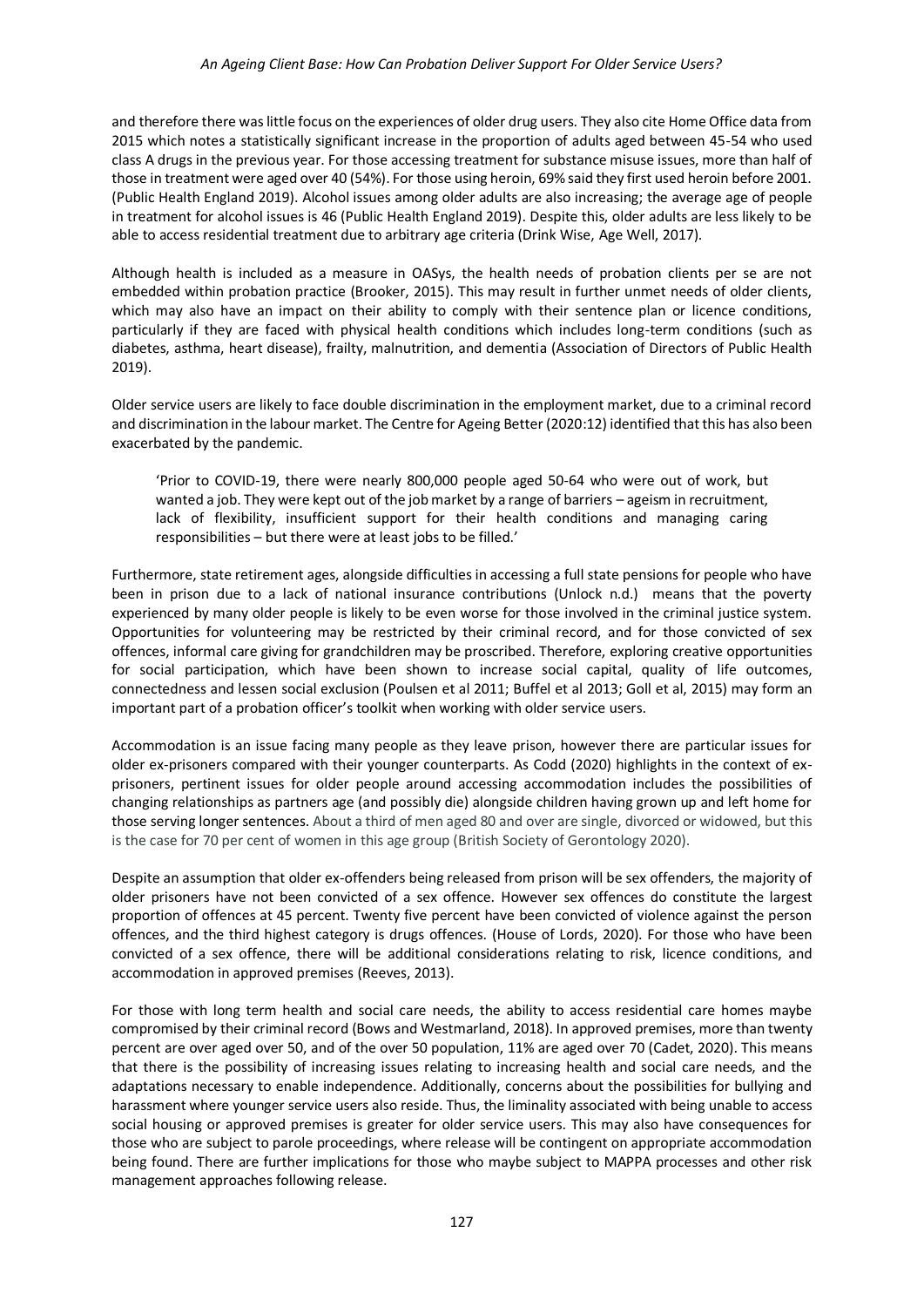### Conclusion

This article has provided an overview of some of the issues that the National Probation Service need to consider to ensure that both the criminogenic and non-criminogenic needs of older probation service users are not only identified, but systematically met. For this to happen, there must be commitment to both top-down and bottomup approaches to ensure that the institutional thoughtlessness identified in prison literature around older prisoners (Crawley, 2005) does not translate into probation practice (Cadet, 2020), and that opportunities for co-production can be realised for this cohort. This will emphasise participants assets and strengths, alongside an appreciation of whether someone has had protracted engagement with the criminal justice system or is a 'neophyte.' Doing so will support the development of systemic as well as individual approaches.

A range of policy perspectives advocated by the WHO provide a useful starting point for discussions relating to the needs of older probation service users. These include active ageing, and healthy cities. The reunification of probation services, the development of an older offenders strategy by the Ministry of Justice, and universal action advocated through the United Nations decade of Healthy Ageing all demonstrate that there are timely opportunities to improve outcomes for older people in the criminal justice system, and that this includes staff and service users alike. Increasing voice and engagement to ensure that interventions are tailored to individual contexts; building capacity within the voluntary sector through flexible commissioning, and a commitment to strengthening research and data in this field are all identified as enablers to support healthy ageing and map perfectly to contemporary probation practice. However, further research is needed, particularly in terms of the lived experience, and in ensuring the diverse experiences of older people are captured. Strength, asset-based approaches and moves towards individualised needs are all methods by which skilled probation officers engage with their service users and can be usefully developed with this population. Celebrating the rich life experiences of older service users and staff is the epitome of 'experts by experience' and forms ideal basis upon which to build for the future.

*Nicola Cadet is a senior lecturer in criminology at Sheffield Hallam University, a former practitioner and has a wide experience of working across the Criminal Justice System*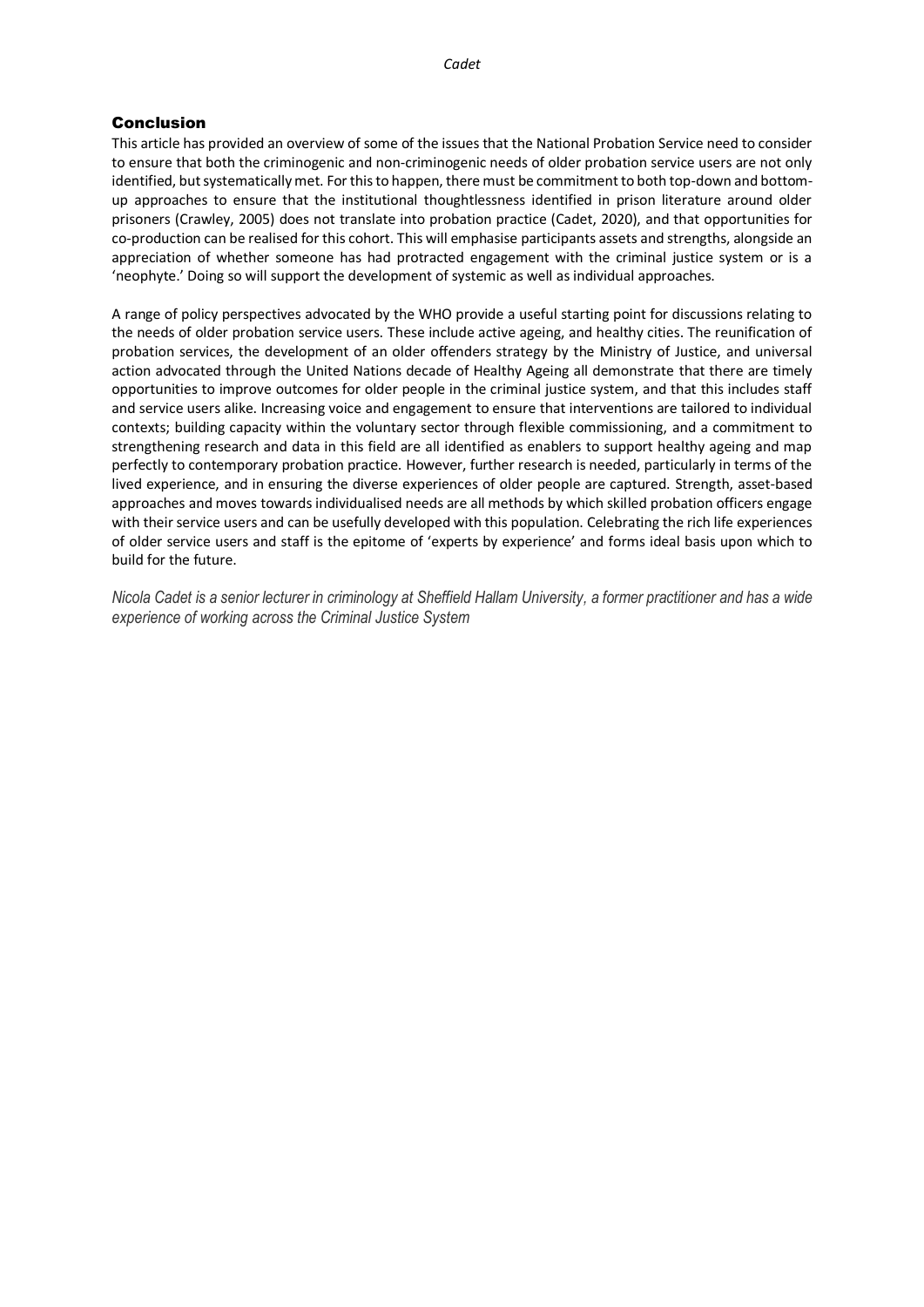### **References**

- ACAS (no date) '*Age discrimination, ten obligation for employers.'* [Online] [Accessed on 31st March 2021] [https://archive.acas.org.uk/media/6119/Age-discrimination-ten-obligations-for](https://archive.acas.org.uk/media/6119/Age-discrimination-ten-obligations-for-employers/pdf/Age_discrimination_ten_obligations_for_employers.pdf)[employers/pdf/Age\\_discrimination\\_ten\\_obligations\\_for\\_employers.pdf](https://archive.acas.org.uk/media/6119/Age-discrimination-ten-obligations-for-employers/pdf/Age_discrimination_ten_obligations_for_employers.pdf)
- Association of Directors of Public Health (2019) *Policy position: healthy ageing*. [Online] [Accessed on 2nd July 2021] https://www.adph.org.uk/wp-content/uploads/2019/05/ADPH-Position-Statement-Healthy-Ageing-revised-version-2019.pdf
- Avieli H. (2021)'A sense of purpose': Older prisoners' experiences of successful ageing behind bars. *European Journal of Criminology.* [Online] [Accessed on 2nd July 2021]. DOI:10.1177/1477370821995142
- Ayalon L. (2014) 'Perceived age, gender, and racial/ethnic discrimination in Europe: results from the European Social Survey.' Educational Gerontology, 40:7, pp. 499–517 [Online] [Accessed on 29<sup>th</sup> March 2021] DOI: 10.1080/03601277.2013.845490
- Banks, J., Batty, G.D., Coughlin, K., Dangerfield, P., Marmot, M., Nazroo, J., Oldfield, Z., Steel, N., Steptoe, Wood, M., Zaninotto, P. (2019) 'English Longitudinal Study of Ageing: Waves 0-9, 1998-2019'. [data collection] 33rd Edition. *UK Data Service*. SN: 5050, [Online] [Accessed on 29th March 2021] [http://DOI.org/10.5255/UKDA-SN-5050-20](http://doi.org/10.5255/UKDA-SN-5050-20)
- Becker, G. (1997) Disrupted lives: How people create meaning in a chaotic world. Berkely and LA, CA: University of California Press.
- Blagden, N. & Pemberton, S. (2010) 'The challenge in conducting qualitative research with convicted sex offenders.' The Howard Journal, 49:3 pp.269-281. [Online] [Accessed on 29<sup>th</sup> March 2021] DOI: 10.1111/j.1468-2311.2010.00615.x
- Blane, D. (2006) 'The Life Course, the Social Gradient and Health'. In M. Marmot & R.G. Wilkinson. *Social Determinants of Health* (2nd ed.). (pp. 65-85). Oxford: Oxford University Press.
- Bottoms, A. (2008) The Community Dimension of Community Penalties. *The Howard Journal of Criminal Justice*, *47*(2), 146–169.[Online] [Accessed 2nd July 2021] DOI: /10.1111/j.1468-2311.2008.00515.x
- Bowling, A. (2008) 'Enhancing later life: how older people perceive active ageing?' *Ageing and Mental Health*, 12:3 pp.293-301. [Online] [Accessed on 29th March 2021] DOI: 10.1080/1360786082120979
- Bows H. (2017) 'Researching sexual violence against older people: reflecting on the use of freedom of information requests in a feminist study.' *Feminist Review*, 115:1 pp.30-45. [Online] [Accessed on 29th March 2021] DOI[:10.1057/s41305-017-0029-z](https://doi.org/10.1057/s41305-017-0029-z)
- Bows, H. (2019) 'Domestic homicide of older people (2010–15): a comparative analysis of intimate-partner homicide and parricide cases in the UK'. *The British Journal of Social Work,* 49:5, pp. 1234–1253 [Online] [Accessed on 29th March 2021] DOI: [10.1093/bjsw/bcy108](https://doi.org/10.1093/bjsw/bcy108)
- Bows, H. and Westmarland, N. (2018) 'Older sex offenders managing risk in the community from a policing perspective.' *Policing and Society*, 28:1, pp.62-74 [Online] [Accessed on 29th March 2021] DOI: 10.1080/10439463.2016.1138476
- British Society of Gerontology (2020) '*Statement on covid-19. 20 March 2020*.' [Online] [Accessed on 28th March 2021[\] https://www.britishgerontology.org/publications/bsg-statements-on-covid-19/statement](https://www.britishgerontology.org/publications/bsg-statements-on-covid-19/statement-one)[one](https://www.britishgerontology.org/publications/bsg-statements-on-covid-19/statement-one)
- Brooker, C (2015) 'Healthcare and probation: the impact of government reforms.' *Probation Journal* 62:3 pp.268–272. [Online] [Accessed on 29th March 2021]
- Brown, K. J., and Gordon, F. (2020) 'Improving access to justice for older victims of crime by reimagining conceptions of vulnerability.' *Ageing and Society*, pp.1–18 [Online] [Accessed on 29th March 2021]
- Buffel, T, Phillipson, C and Scharf, T (2013) 'Experiences of neighbourhood exclusion and inclusion among older people living in deprived inner-city areas in Belgium and England.' *Ageing & Society* 33, pp.89–109 [Online] [Accessed on 29<sup>th</sup> March 2021]
- Cadet, N (2019) '"They haven't done the course in becoming a prisoner yet": exploring the induction experiences of neo-phyte older prisoners.' *Prison Service Journal* 245: 34–43. [Online] [Accessed on 29th March 2021]
- Cadet, N. (2020) 'Institutional thoughtlessness and the needs of older probation clients.' *Probation Journal* 67:2 pp.118-136. [Online] [Accessed on 29th March 2021] DOI[:10.1177/0264550520912304](https://doi.org/10.1177/0264550520912304)
- Canton, R. (2011) *Probation: working with offenders*. Abingdon: Routledge.
- Centre for Ageing Better (2020) *The State of Ageing in 2020.* [Online] [Accessed on 2nd July 2021] [https://www.ageing-better.org.uk/sites/default/files/2020-11/The-State-of-Ageing-2020.pdf.](https://www.ageing-better.org.uk/sites/default/files/2020-11/The-State-of-Ageing-2020.pdf)
- Clinks (2019) '*Flexibility is vital: the role and value of the voluntary sector in supporting older people in the criminal justice system'.* London: Clinks.
- Codd, H. (2020) 'Prisons, older people, and age-friendly cities and communities: towards an inclusive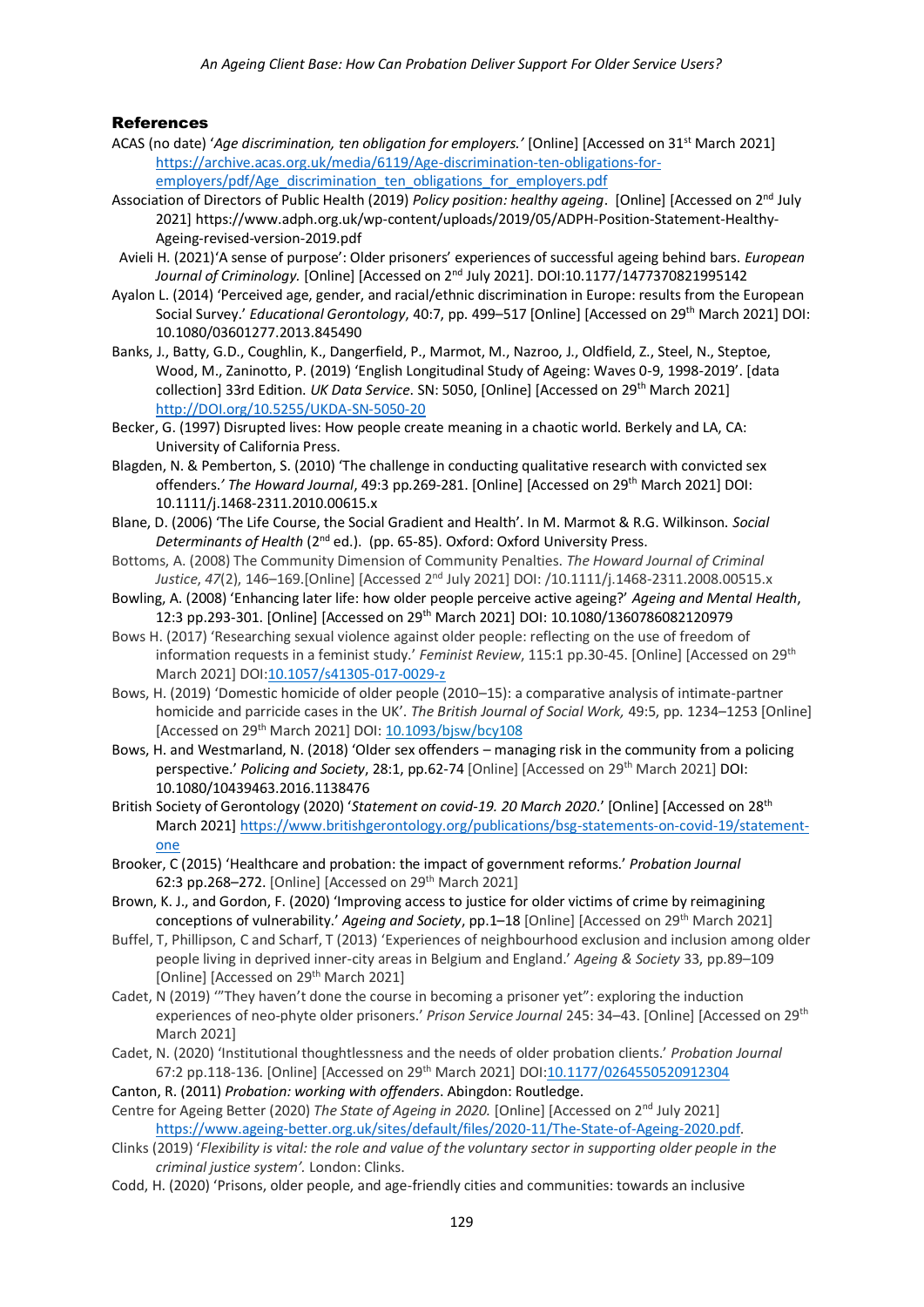approach*.' International Journal of Environmental Research and Public Health,* pp.17:24 . [Online] [Accessed on 29th March 2021] DOI:10.3390/ijerph17249200

Corston, J. (2007) *The Corston Report*. London: Home Office.

Crawley, E. (2005) 'Institutional thoughtlessness in prisons and its impacts on the day-to-day prison lives of elderly men.' *Journal of Contemporary Criminal Justice*, 21:4, pp.350–363. [Online] [Accessed on 29th March 2021] DOI:10.1177/1043986205282018

De Medeiros, K. (2017) *The short guide to aging and gerontology.* Bristol: Policy Press.

Drink Wise, Age Well (2017) 'Calling time. Addressing ageism and age discrimination in alcohol policy, practice and research.' [Online] [Accessed on 29<sup>th</sup> March 2021].

<https://www.drinkwiseagewell.org.uk/media/publications/pdfs/calling-time-addressing-ageism.pdf>

- Durnescu, I. (2010) 'Pains of probation: effective practice and human rights.*' International Journal of Offender Therapy and Comparative Criminology*, 55:4 pp. 530-45. [Online] [Accessed on 29th March 2021] DOI [10.1177/0306624X10369489](https://www.researchgate.net/deref/http%3A%2F%2Fdx.doi.org%2F10.1177%2F0306624X10369489)
- Elder, G.H., (1975) Age differentiation and the life course. *Annual review of sociology.* 1, 165-190. [Online] [Accessed on 29<sup>th</sup> March 2021]
- Equality and Human Rights Commission (n.d). *Age discrimination.* [Online] [Accessed on 29th March 2021] <https://www.equalityhumanrights.com/en/advice-and-guidance/age-discrimination>
- Equality and Human Rights Commission (2020) 'Impact report 2019-20.' [Online] [Accessed on 30th March 2021][. https://equalityhumanrights.com/en/publication-download/impact-report-2019-20](https://equalityhumanrights.com/en/publication-download/impact-report-2019-20)
- Erikson, E.H. and Erikson, J.M. (1997) *The life cycle completed*. New York: W.W. Norton & Company.
- Falkingham, J., Evandrou, M., Qin, M. and Vlachantoni, I. (2020) Accumulated life course adversities and depressive symptoms in later life among older men and women in England: A longitudinal study. *Ageing and Society.* 40 (10) 2079-2105. [Online] [Accessed on 29th March 2021]
- Fitzgibbon, W. (2016) 'Innovation and privatisation in the probation service in England and Wales.' *British Journal of Community Justice*, 14:1, pp. 9-27. [Online] [Accessed on 29<sup>th</sup> March 2021]
- Forsyth, K., Senior, J., Stevenson, C., O'Hara, K., Hayes, A., Challis, D. and Shaw, J. (2015) '"They just throw you out:" release planning for older prisoners.' *Ageing and Society*, 35:9, pp. 2011-2025. [Online] [Accessed on 29th March 2021]
- Gilleard, C. and Higgs, P. (2013) 'The fourth age and the concept of a 'social imaginary': theoretical excursus'. *Journal of Aging Studies*, 27:4, pp. 368-376. [Online] [Accessed on 2nd July 2021]
- Giordano, P., Cernkovich, S., and Rudolph, J. (2002). Gender, crime and desistance: Toward a theory of cognitive transformation. *American Journal of Sociology*, 107, 990-1064. [Online] [Accessed on 2nd July 2021]
- Goll, JC, Charlesworth, G, Scior, K and Stott, J (2015) 'Barriers to social participation among lonely older adults: the influence of social fears and identity.' *PLOS ONE* 10, 1–17. [Online] [Accessed on 29th March 2021]
- Government Office for Science. (2016). *Future of an Ageing Population.* [Online] [Accessed on 29th March 2021] [https://www.gov.uk/government/uploads/system/uploads/attachment\\_data/file/535187/gs-16-](https://www.gov.uk/government/uploads/system/uploads/attachment_data/file/535187/gs-16-10-future-of-an-ageing-population.pdf) [10-future-of-an-ageing-population.pdf](https://www.gov.uk/government/uploads/system/uploads/attachment_data/file/535187/gs-16-10-future-of-an-ageing-population.pdf)
- Haines, K. and Case, S. (2018) 'The Future of Youth Justice.' *Youth Justice*, 18:2, pp.131-146. [Online] [Accessed on 29th March 2021]
- Hampson, K.S. (2018) Desistance Approaches in Youth Justice The Next Passing Fad or a Sea-Change for the Positive? *Youth Justice*. 2018;18(1):18-33. [Online] [Accessed on 2nd July 2021] DOI[:10.1177/1473225417741224](https://doi.org/10.1177/1473225417741224)
- Hayes, A. J., Burns, A., Turnbull, P., & Shaw, J. J. (2012) 'The health and social needs of older male prisoners.' *International Journal of Geriatric Psychiatry* 27, 1155-1162. [Online] [Accessed on 29th March 2021] DOI: 10.1002/gps.3761.
- Hayes, A. J., Burns, A., Turnbull, P., & Shaw, J. J. (2013) 'Social and custodial needs of older adults in prison.' *Age and ageing*, 42:5, pp.589-593. [Online] [Accessed on 29th March 2021] DOI: 10.1093/ageing/aft066
- Heidensohn, F. and Silvestri, M. (2012), 'Gender and Crime', in M. Maguire, R. Morgan and R. Reiner, eds, *The Oxford Handbook of Criminology*, 5th edn. Oxford University Press.
- Her Majesty's Inspectorate of Constabulary and Fire and Rescue Services (2019) '*The poor relation. The police and CPS response to crimes against older people*.' [Online] [Accessed on 1st April 2021
- <https://www.justiceinspectorates.gov.uk/hmicfrs/wp-content/uploads/crimes-against-older-people.pdf> Her Majesty's Inspectorate of Prisons (2004) '*No problems – old & quiet': older prisoners in England and Wales*. London: HMIP.
- Her Majesty's Inspectorate of Prisons (2008) *Older Prisoners in England and Wales: A follow up to the 2004 thematic review.* London: HMIP.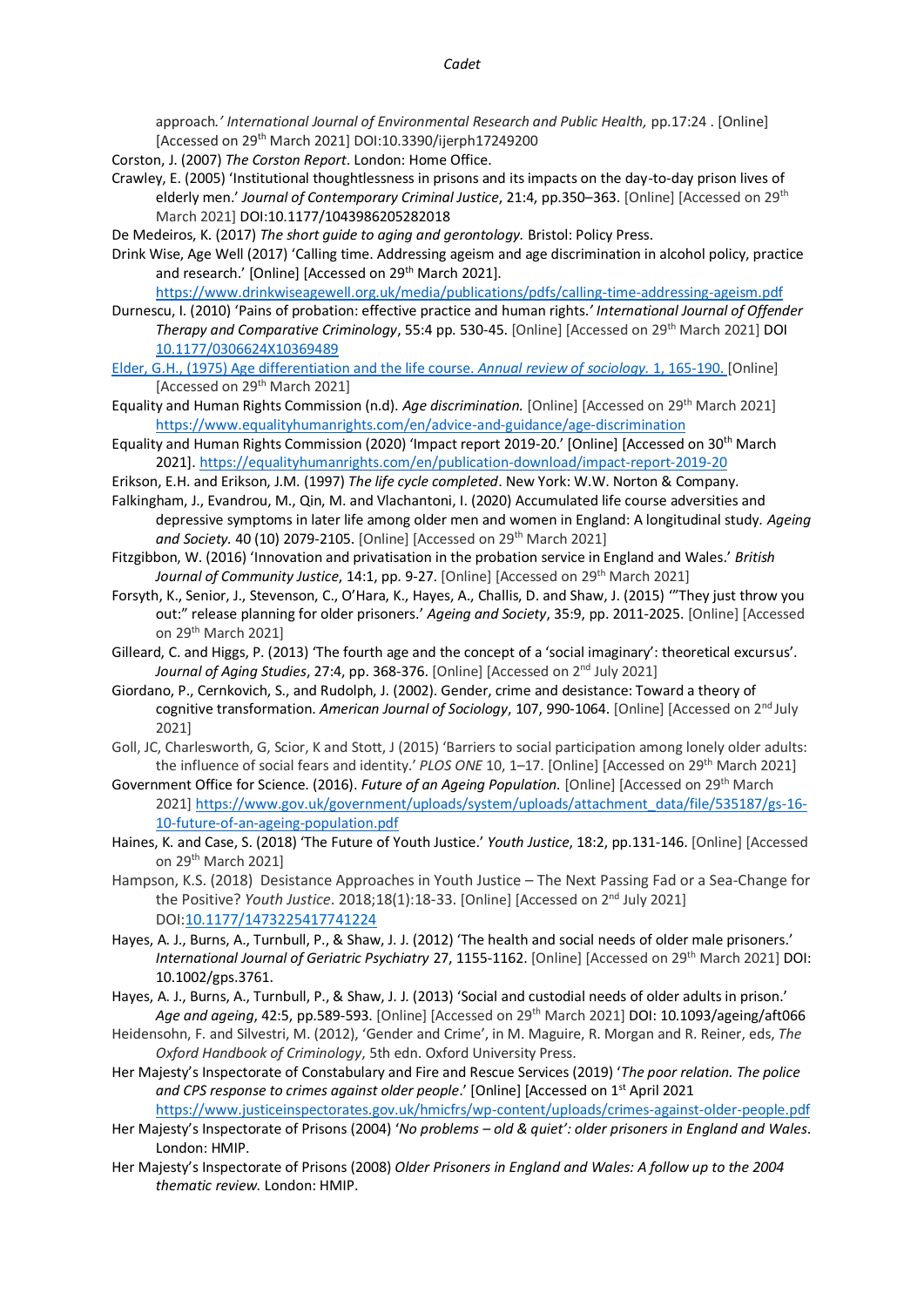- Her Majesty's Inspectorate of Prisons. (2017) *Expectations. Her Majesty's Inspectorate of Prisons criteria for assessing the treatment of prisoners and conditions in prisons. (*Version 5.). Retrieved from <https://www.justiceinspectorates.gov.uk/hmiprisons/our-expectations/prison-expectations/>
- Her Majesty's Inspectorate of Probation (2018) *'Probation supply chains. A thematic inspection by Her Majesty's Inspectorate of Probation.'* [Online] [Accessed on 1<sup>st</sup> April 2021]. [https://www.justiceinspectorates.gov.uk/hmiprobation/wp](https://www.justiceinspectorates.gov.uk/hmiprobation/wp-content/uploads/sites/5/2018/04/Probation-Supply-Chains-Thematic-Report.pdf)[content/uploads/sites/5/2018/04/Probation-Supply-Chains-Thematic-Report.pdf](https://www.justiceinspectorates.gov.uk/hmiprobation/wp-content/uploads/sites/5/2018/04/Probation-Supply-Chains-Thematic-Report.pdf)
- Her Majesty's Inspectorate of Probation (2021) Race equality in probation: the experiences of Black, Asian and minority ethnic probation service users and staff. A thematic inspection by HM Inspectorate of Probation March 2021. [Online] [Accessed on 03rd July 2021] [https://www.justiceinspectorates.gov.uk/hmiprobation/wp-content/uploads/sites/5/2021/03/Race-](https://www.justiceinspectorates.gov.uk/hmiprobation/wp-content/uploads/sites/5/2021/03/Race-Equality-in-Probation-thematic-inspection-report-v1.0.pdf)[Equality-in-Probation-thematic-inspection-report-v1.0.pdf](https://www.justiceinspectorates.gov.uk/hmiprobation/wp-content/uploads/sites/5/2021/03/Race-Equality-in-Probation-thematic-inspection-report-v1.0.pdf)
- Her Majesty's Prison and Probation Service (2021) 'The Target Operating Model for probation services in England and Wales.' [Online] [Accessed on 28<sup>th</sup> March 2021]. [https://assets.publishing.service.gov.uk/government/uploads/system/uploads/attachment\\_data/file/9](https://assets.publishing.service.gov.uk/government/uploads/system/uploads/attachment_data/file/959745/HMPPS__The_Target_Operating_Model_for_the_Future_of_Probation_Services_in_England___Wales_-__English__-_09-02-2021.pdf) 59745/HMPPS The Target Operating Model for the Future of Probation Services in England Wales - English - 09-02-2021.pdf
- Her Majesty's Government (2020) Ageing Prison Population: Government Response to the Committee's Fifth Report. [Online] [Accessed on 2<sup>nd</sup> 2021]

<https://publications.parliament.uk/pa/cm5801/cmselect/cmjust/976/97602.htm>

- House of Commons Justice Committee (2013) *Older Prisoners Fifth Report of Session 2013–14.(HC89 2013-14).*  [Online] [Accessed on 28th March 2021] [https://www.parliament.uk/documents/commons](https://www.parliament.uk/documents/commons-committees/justice/older-prisoners.pdf)[committees/justice/older-prisoners.pdf](https://www.parliament.uk/documents/commons-committees/justice/older-prisoners.pdf)
- House of Commons Justice Committee (2014) *[Older prisoners: follow-up.](http://www.parliament.uk/business/committees/committees-a-z/commons-select/justice-committee/one-off-sessions/parliament-2010/older-prisoners-follow-up/)* (HC 659). [Online] [Accessed on 28th March 2021]

[http://data.parliament.uk/writtenevidence/committeeevidence.svc/evidencedocument/justice](http://data.parliament.uk/writtenevidence/committeeevidence.svc/evidencedocument/justice-committee/older-prisoners-followup/oral/15020.html)[committee/older-prisoners-followup/oral/15020.html](http://data.parliament.uk/writtenevidence/committeeevidence.svc/evidencedocument/justice-committee/older-prisoners-followup/oral/15020.html)

- House of Commons Justice Committee (2020) *Ageing prison population: government response to the*  committee's fifth report (HC 976), London: HM Stationery Office [Online] [Accessed on 1<sup>st</sup> April 2021] <https://publications.parliament.uk/pa/cm5801/cmselect/cmjust/976/97602.htm>
- HL10578 23 November 2020 House of Lords *written question*.
- Komp, K. and Johansson, S. (2016) 'Population ageing in a lifecourse perspective: developing a contextual framework.' *Ageing and Society*, 36:9, pp. 1937-60. [Online] [Accessed on 29th March 2021] DOI: 10.1017/S014468X15000756
- Loeb, S.J., Steffensmeier, D. & Myco, P.M. (2007) 'In their own words: older male prisoners' health beliefs and concerns for the future.' *Geriatric Nursing, 28*:5, pp319-329. [Online] [Accessed on 29<sup>th</sup> March 2021] DOI:10.1016/j.gerinurse.2007.02.001
- Mann, N. (2012) *Doing harder time? The experiences of an ageing male prison population in England and Wales.* London: Routledge.
- Maruna, S. (2001) *Making Good: How Ex-Convicts Reform and Rebuild Their Lives*. Washington DC: American Psychological Association.
- Maruna, S., & Liem, M. (2020). Where Is This Story Going? A Critical Analysis of the Emerging Field of Narrative Criminology. *Annual Review of Criminology*, 4, 125. [Online] [Accessed on 2nd July 2021] DOI:10.1146/annurev-criminol-061020-021757
- Maschi, T., Sullivan-Dennis, K., Gibson, S., MacMillan, T., Sternberg, S., & Hom, M. (2011) 'Trauma and stress among older adults in the criminal justice system: A review of the literature with implications for social work.' *Journal of Gerontological Social Work*, 54:4 pp. 390-424. [Online] [Accessed on 29th March 2021] DOI: 10.108001634372.2011.552099
- Maschi, T, Viola, D, Harrison, MT, Koskinen, L., Bellusa, S. (2014) 'Bridging community and prison for older adults: invoking human rights and elder and intergenerational family justice.' *International Journal of Prisoner Health* 10(1): 55–73.).

Ministry of Justice (2018) *Female Offender Strategy*. London: Ministry of Justice.

Ministry of Justice (2020a) *Offender management statistics, Prison population 2020*, Table A1.7, London: Ministry of Justice.

Ministry of Justice (2020b) *Her Majesty's Prison and Probation Service Annual Staff Equalities Report 2019/20 Statistics Bulletin*. [Online] [Accessed on 28<sup>th</sup> March 2021]. [https://assets.publishing.service.gov.uk/government/uploads/system/uploads/attachment\\_data/file/9](https://assets.publishing.service.gov.uk/government/uploads/system/uploads/attachment_data/file/938131/hmpps-staff-equalities-report-2019-2020.doc.pdf)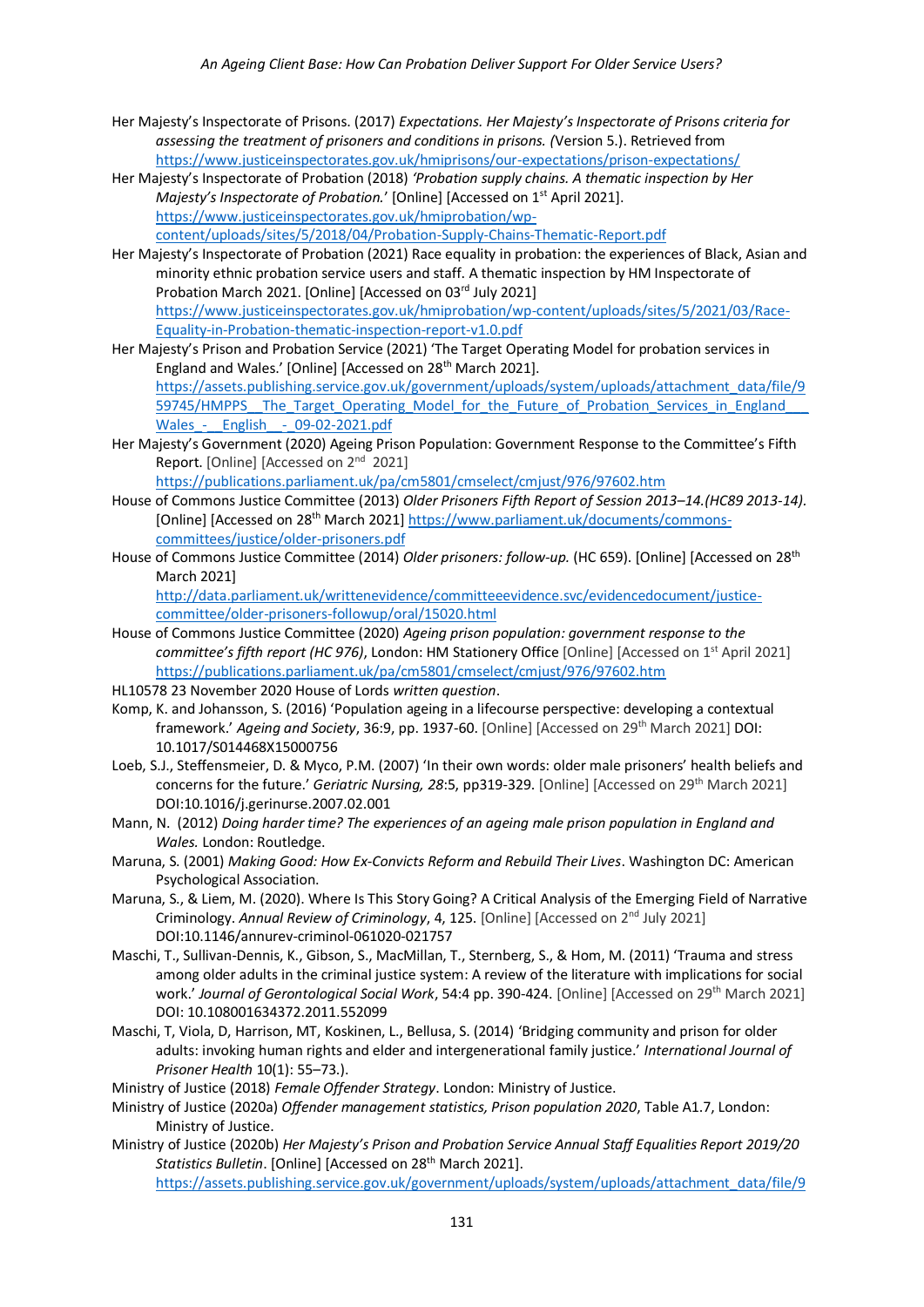#### *Cadet*

[38131/hmpps-staff-equalities-report-2019-2020.doc.pdf](https://assets.publishing.service.gov.uk/government/uploads/system/uploads/attachment_data/file/938131/hmpps-staff-equalities-report-2019-2020.doc.pdf)

Moxon, D. and Waters, J. (2016) *Illegal drug use through the life course: A study of 'hidden' older users.* London: Routledge.

NACRO. (2009) *A Resource Pack for Working with Older Prisoners*. London: NACRO.

- Office for National Statistics (2018) *Analysis of characteristics and circumstances associated with loneliness in England using the Community Life Survey, 2016 to 2017*. [Online] [Accessed on 28th March 2021] [https://www.ons.gov.uk/peoplepopulationandcommunity/wellbeing/articles/lonelinesswhatcharacteris](https://www.ons.gov.uk/peoplepopulationandcommunity/wellbeing/articles/lonelinesswhatcharacteristicsandcircumstancesareassociatedwithfeelinglonely/2018-04-10#who-is-lonely-more-often) [ticsandcircumstancesareassociatedwithfeelinglonely/2018-04-10#who-is-lonely-more-often](https://www.ons.gov.uk/peoplepopulationandcommunity/wellbeing/articles/lonelinesswhatcharacteristicsandcircumstancesareassociatedwithfeelinglonely/2018-04-10#who-is-lonely-more-often)
- Office for National Statistics (2019) *Overview of the UK population: August 2019*. [Online] [Accessed on 28th March 2021].

[https://www.ons.gov.uk/peoplepopulationandcommunity/populationandmigration/populationestimat](https://www.ons.gov.uk/peoplepopulationandcommunity/populationandmigration/populationestimates/articles/overviewoftheukpopulation/august2019) [es/articles/overviewoftheukpopulation/august2019](https://www.ons.gov.uk/peoplepopulationandcommunity/populationandmigration/populationestimates/articles/overviewoftheukpopulation/august2019)

- Office for National Statistics (2020) *Estimates of the very old, including centenarians, UK: 2002 to 2019.*  [Online] [Accessed on 29<sup>th</sup> March 2021] [https://www.ons.gov.uk/peoplepopulationandcommunity/birthsdeathsandmarriages/ageing/bulletins/](https://www.ons.gov.uk/peoplepopulationandcommunity/birthsdeathsandmarriages/ageing/bulletins/estimatesoftheveryoldincludingcentenarians/2002to2019) [estimatesoftheveryoldincludingcentenarians/2002to2019](https://www.ons.gov.uk/peoplepopulationandcommunity/birthsdeathsandmarriages/ageing/bulletins/estimatesoftheveryoldincludingcentenarians/2002to2019)
- Oldfield, M. (2016) Diversity and Anti-Discriminatory Practice: Towards 2020. *British Journal of Community* Justice. Vol 14. [Online] [Accessed on 29<sup>th</sup> March 2021]
- Olsberg, D and Winters, M (2005) *Ageing in Place: Intergenerational and Intrafamilial Housing Transfers and Shifts in Later Life'* (Final Report No. 88). Melbourne: Australian Housing and Urban Research Institute.
- Phillips J, Albertson K, Collinson B, Fowler A (2020) 'Delivering desistance-focused probation in community hubs: Five key ingredients.' *Probation Journal*, 67:3 pp.264-282. [Online] [Accessed on 29th March 2021] DOI: [:10.1177/0264550520939176](https://doi.org/10.1177/0264550520939176)
- Policastro, C. and Finn, M.A., (2017) 'Coercive control and physical violence in older adults: analysis using data from the National Elder Mistreatment Study.' *Journal of Interpersonal Violence* 32:3, pp. 311–30.
- Poulsen, T, Christensen, U, Lund, R and Avlund, K (2011) 'Measuring aspects of social capital in a gerontological perspective.' *European Journal of Ageing* 8, 221–232
- Prisons and Probation Ombudsman. (2017) *Learning from PPO Investigations: older prisoners*. [Online] [ Accessed on 31st March 2021] [http://www.ppo.gov.uk/wp-content/uploads/2017/06/6-](http://www.ppo.gov.uk/wp-content/uploads/2017/06/6-3460_PPO_Older-Prisoners_WEB.pdf#view=FitH) [3460\\_PPO\\_Older-Prisoners\\_WEB.pdf#view=FitH.](http://www.ppo.gov.uk/wp-content/uploads/2017/06/6-3460_PPO_Older-Prisoners_WEB.pdf#view=FitH)
- Prison Reform Trust (2008) *Doing time – the experiences and needs of older people in prison.* London: Prison Reform Trust.
- Prison Reform Trust and Restore Support Network (2016) *Social care or systematic neglect: older people on release from prison*. London: Prison Reform Trust.
- Public Health England (2019) *Adult substance misuse treatment statistics 2018 to 2019: report*. [Online] [Accessed on 31st March 2021][. https://www.gov.uk/government/statistics/substance-misuse](https://www.gov.uk/government/statistics/substance-misuse-treatment-for-adults-statistics-2018-to-2019/adult-substance-misuse-treatment-statistics-2018-to-2019-report#people-in-treatment-substance-sex-age)[treatment-for-adults-statistics-2018-to-2019/adult-substance-misuse-treatment-statistics-2018-to-](https://www.gov.uk/government/statistics/substance-misuse-treatment-for-adults-statistics-2018-to-2019/adult-substance-misuse-treatment-statistics-2018-to-2019-report#people-in-treatment-substance-sex-age)[2019-report#people-in-treatment-substance-sex-age](https://www.gov.uk/government/statistics/substance-misuse-treatment-for-adults-statistics-2018-to-2019/adult-substance-misuse-treatment-statistics-2018-to-2019-report#people-in-treatment-substance-sex-age)
- Reeves, C (2013) '"The others": sex offenders' social identities in probation approved premises.' *The Howard Journal of Criminal Justice* 52:4 pp.383–398.
- Rowe, J.W. and Kahn, R.L. (1997) Successful aging. *The Gerontologist.* 37 (4) 433-440.
- Sampson, R., and Laub, J. (1993). *Crime in the Making: Pathways and Turning Points Through Life*. MA: Harvard University Press.
- Senior, J., Forsyth, K., Walsh, E; O'Hara, K; Stevenson, C; Hayes, A…Shaw, J. (2013). Health & Social Care Services for Older Male Adults in Prison: the identification of current service provision & piloting of an assessment & care planning model. *Health Service Delivery Research 1(5).* NIHR Journals Library. [Online] [Accessed on 2<sup>nd</sup> July 2021] DOI 10.3310/hsdr01050
- Senior P. (2013) 'Community engagement: Innovation; past, present and future.' *Probation Journal*, 60:3 pp.242-258. [Online] [Accessed on 29th March 2021] DOI[:10.1177/0264550513493822](https://doi.org/10.1177/0264550513493822)
- Senior, P., Ward, D., Burke, L., Knight, C., Teague, M., Chapman, T., Dominey, J., Phillips, J., Worrall, A. and Goodman, A. (2016) 'The Essence of Probation.' *British Journal of Community Justice*, 14:1, pp. 9-27. [Online] [Accessed on 29<sup>th</sup> March 2021]
- Sentencing Council (2021) *Explanatory Materials. Aggravating and Mitigating Factors.* [Online] [Accessed on 28th March 2021]. [https://www.sentencingcouncil.org.uk/explanatory-material/magistrates](https://www.sentencingcouncil.org.uk/explanatory-material/magistrates-court/item/aggravating-and-mitigating-factors/)[court/item/aggravating-and-mitigating-factors/](https://www.sentencingcouncil.org.uk/explanatory-material/magistrates-court/item/aggravating-and-mitigating-factors/)
- Settersen, R.A. (1999) *Lives in time and place: The problems and promises of developmental science*. Amityville, NY: Baywood Publishing Company.